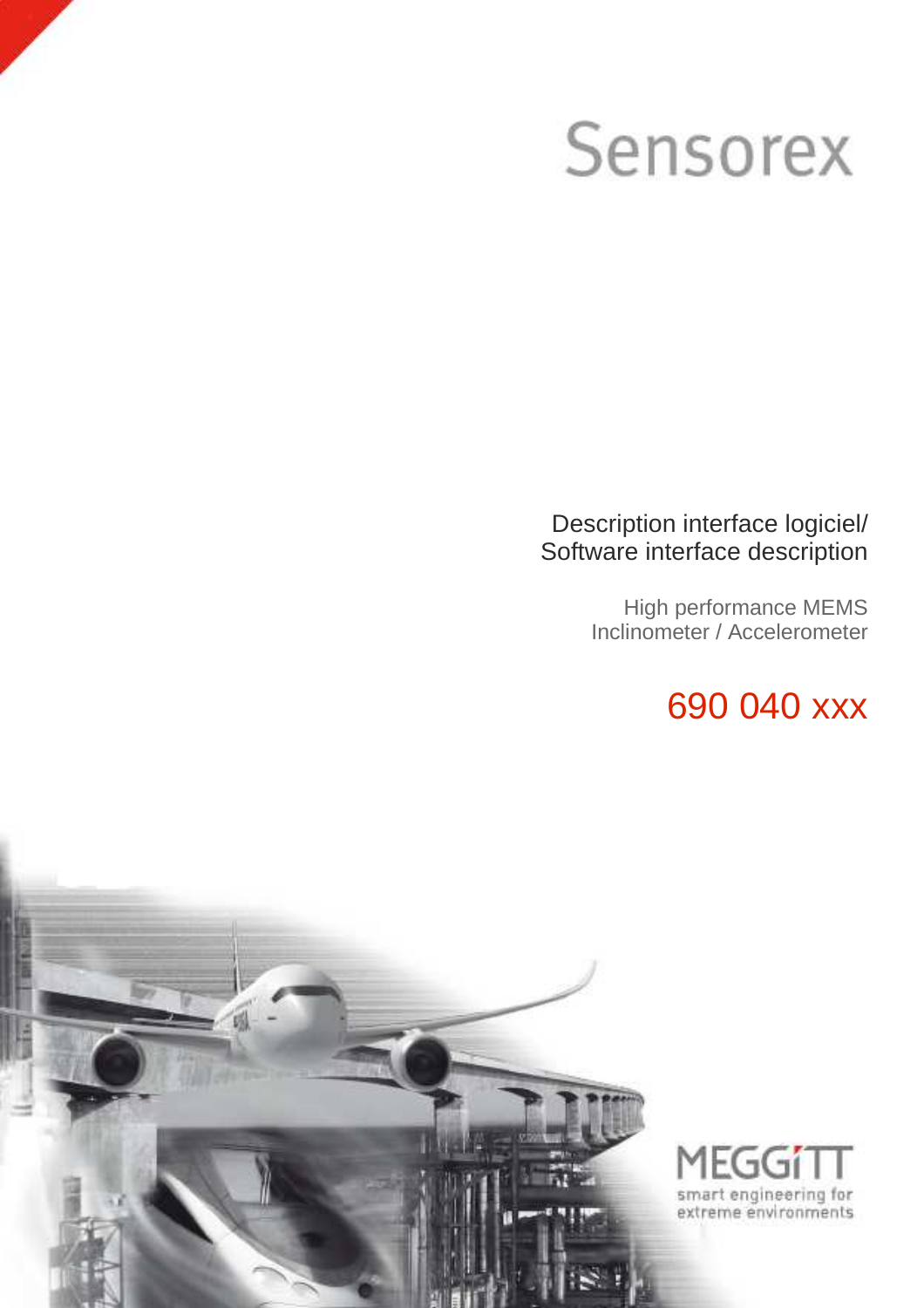

### **Presentation**

SX40xxx products have an RS485 serial communication bus and a USB connection.

Via these digital buses, the AppSx40000 software mainly allows:

- Acquire and display in real time information from the SX40xxx connected to the RS485 link or the USB link,
- Save acquisitions to a file,
- Configure some product parameters (bandwidth, baud rate, ...)

The RS485 link responds to the MODBUS RTU protocol and the USB 2.0 connection (full-speed) responds to a standard HID "plug & play" interface defined in the Device Class Definition for Human Interface Devices (HID) v1.11). The available low-level MODBUS RTU command sets are defined in this document.

For USB connection, a USB cable ref 90507537 is available for purchase from MEGGITT SENSOREX to easily connect your PC or USB host to the product sx40xxx.

In this document are also described the addresses RAM and EEPROM of the product accessible by the end user.

### **Software AppSx40000**

### **Installation :**

It is strongly recommended to install this application on a PC with the operating system **windows SEVEN at a minimum**

For a 32bit system processor, install setup file **x86**

For a 64bit system processor, install setup file **x64**

### **Presentation :**

The application is split into two parts.

The left side is dedicated to the access configuration of the product SX40000 and the right part is dedicated to the display and the recording of the data read from the product.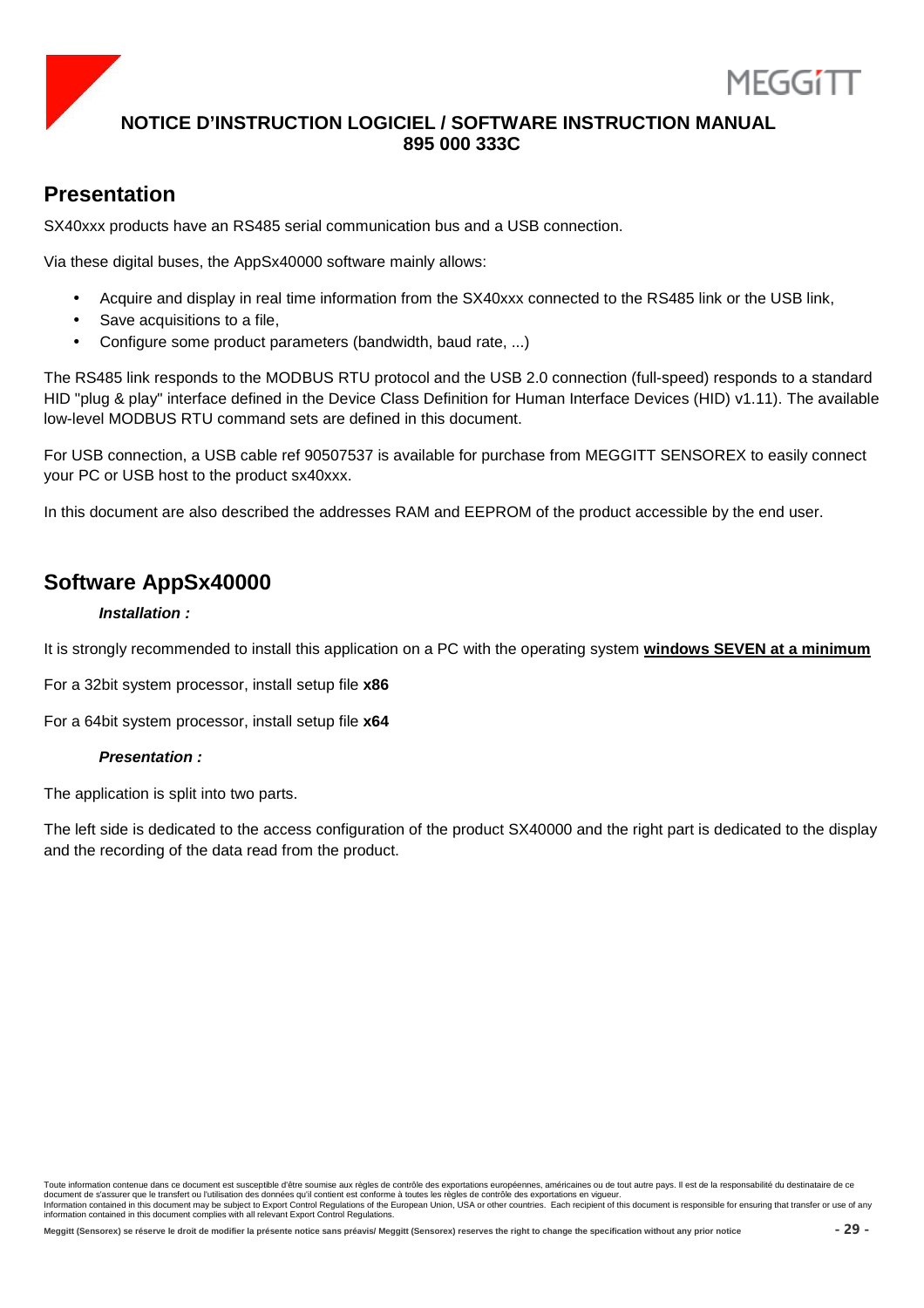

| AppSx40000 v2.5.1                              |                                                                                                        |       |                                          |                                                  | $\times$<br>$\Box$<br>—                                                   |
|------------------------------------------------|--------------------------------------------------------------------------------------------------------|-------|------------------------------------------|--------------------------------------------------|---------------------------------------------------------------------------|
| <b>RS485</b>                                   | $\begin{tabular}{c c c} & $\rightarrow$ \\ Acquisition & Commande RS & EEPROM \\ \hline \end{tabular}$ |       |                                          |                                                  |                                                                           |
| DLL Version DLL_Modbus_SX40000_V1.6            | Enregistrement fichier                                                                                 |       | Configuration<br>Nb échantillons moyenne | Affichage données                                | Auto-null                                                                 |
| Config COMPort<br>Ouvrir COMPort<br>Scan RS485 |                                                                                                        |       | $\frac{\Delta}{\Psi}$                    | $T^*$ axe 1<br>Axe1<br>$T^{\circ}$ axe 2<br>Axe2 | $\begin{array}{c}\n\Box \text{ Ave 1} \\ \Box \text{ Ave 2}\n\end{array}$ |
|                                                | Start                                                                                                  | Reset | Période acquisition<br>100<br>$\div$     | Status Byte                                      | Auto-Null                                                                 |
| <b>USB</b>                                     |                                                                                                        |       |                                          |                                                  |                                                                           |
| DLL Version LibUSB641488_V1.5                  |                                                                                                        |       |                                          |                                                  |                                                                           |
| Connect USB<br>Scan USB                        |                                                                                                        |       |                                          |                                                  |                                                                           |
| Configuration                                  |                                                                                                        |       |                                          |                                                  |                                                                           |
| Propriétés<br>$\checkmark$                     |                                                                                                        |       |                                          |                                                  |                                                                           |
|                                                |                                                                                                        |       |                                          |                                                  |                                                                           |
|                                                |                                                                                                        |       |                                          |                                                  |                                                                           |
|                                                |                                                                                                        |       |                                          |                                                  |                                                                           |
|                                                |                                                                                                        |       |                                          |                                                  |                                                                           |
|                                                |                                                                                                        |       |                                          |                                                  |                                                                           |
|                                                |                                                                                                        |       |                                          |                                                  |                                                                           |
|                                                |                                                                                                        |       |                                          |                                                  |                                                                           |
|                                                |                                                                                                        |       |                                          |                                                  |                                                                           |
|                                                |                                                                                                        |       |                                          |                                                  |                                                                           |
|                                                |                                                                                                        |       |                                          |                                                  |                                                                           |
|                                                |                                                                                                        |       |                                          |                                                  |                                                                           |
|                                                |                                                                                                        |       |                                          |                                                  |                                                                           |

### **Access configuration :**

Before accessing the SX40000 product, the user must indicate on which type of bus the product SX40000 is connected.

If the SX40000 is connected via an RS485 bus, the user must first configure the communication port used.

To do this, click on the "Config COMPort" button.

In the window, the user must then set:

- The port number used
- The speed of transmission
- The number of bits (8 for the SX40000)
- Parity (even for the SX40000)
- The number of stop bits (1 for the SX40000)

After clicking on "Close", the "Open COMPort" button is accessible.

Toute information contenue dans ce document est susceptible d'être soumise aux règles de contrôle des exportations européennes, américaines ou de tout autre pays. Il est de la responsabilité du destinataire de ce document de s'assurer que le transfert ou l'utilisation des données qu'il contient est conforme à toutes les règles de contrôle des exportations en vigueur.<br>Information contained in this document may be subject to Export C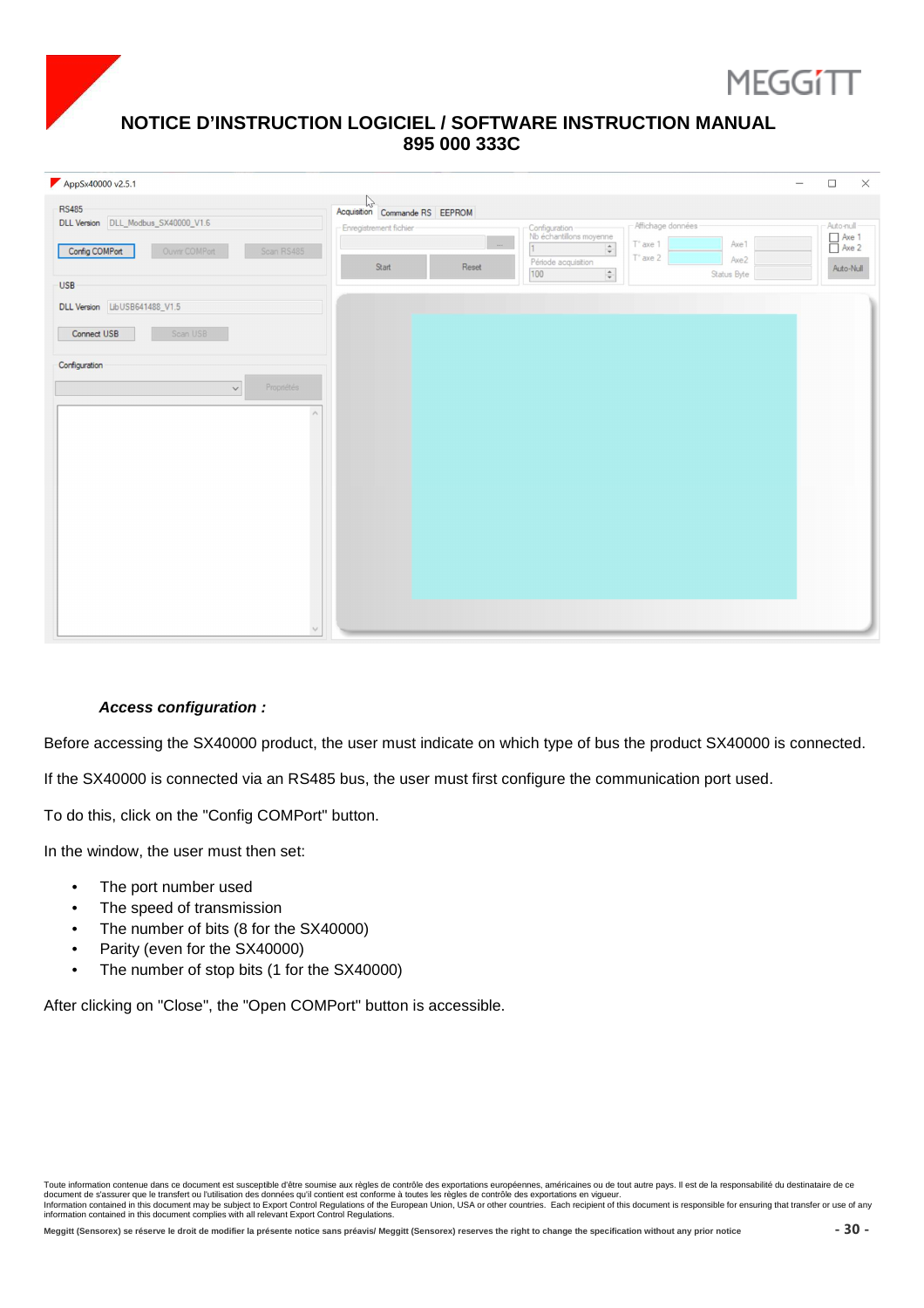



| <b>Port COM</b>     |  |
|---------------------|--|
| COM3                |  |
| <b>Vitesse</b>      |  |
| 19200               |  |
| <b>Nb bit</b>       |  |
| 8                   |  |
| Parité              |  |
| EVEN                |  |
| <b>Nb Bits Stop</b> |  |
|                     |  |

### **SX40000 products scan**

Click on the "Open COMPort" button to access the "Scan RS485" button, or the "Connect USB" button to access the "USB Scan" button depending on the connection mode of your product.

Before you can access the SX40000 product it is necessary to detect at least one SX40000 product connected to the selected port. For this the user must click on the button "Scan RS485" or "Scan USB". The scan operation on the RS485 bus is interruptible by the user.

After detecting an SX40000 product, it can be accessed via the drop-down menu in the "Configuration" section.

Toute information contenue dans ce document est susceptible d'être soumise aux règles de contrôle des exportations européennes, américaines ou de tout autre pays. Il est de la responsabilité du destinataire de ce document de s'assurer que le transfert ou l'utilisation des données qu'il contient est conforme à toutes les règles de contrôle des exportations en vigueur.<br>Information contained in this document may be subject to Export C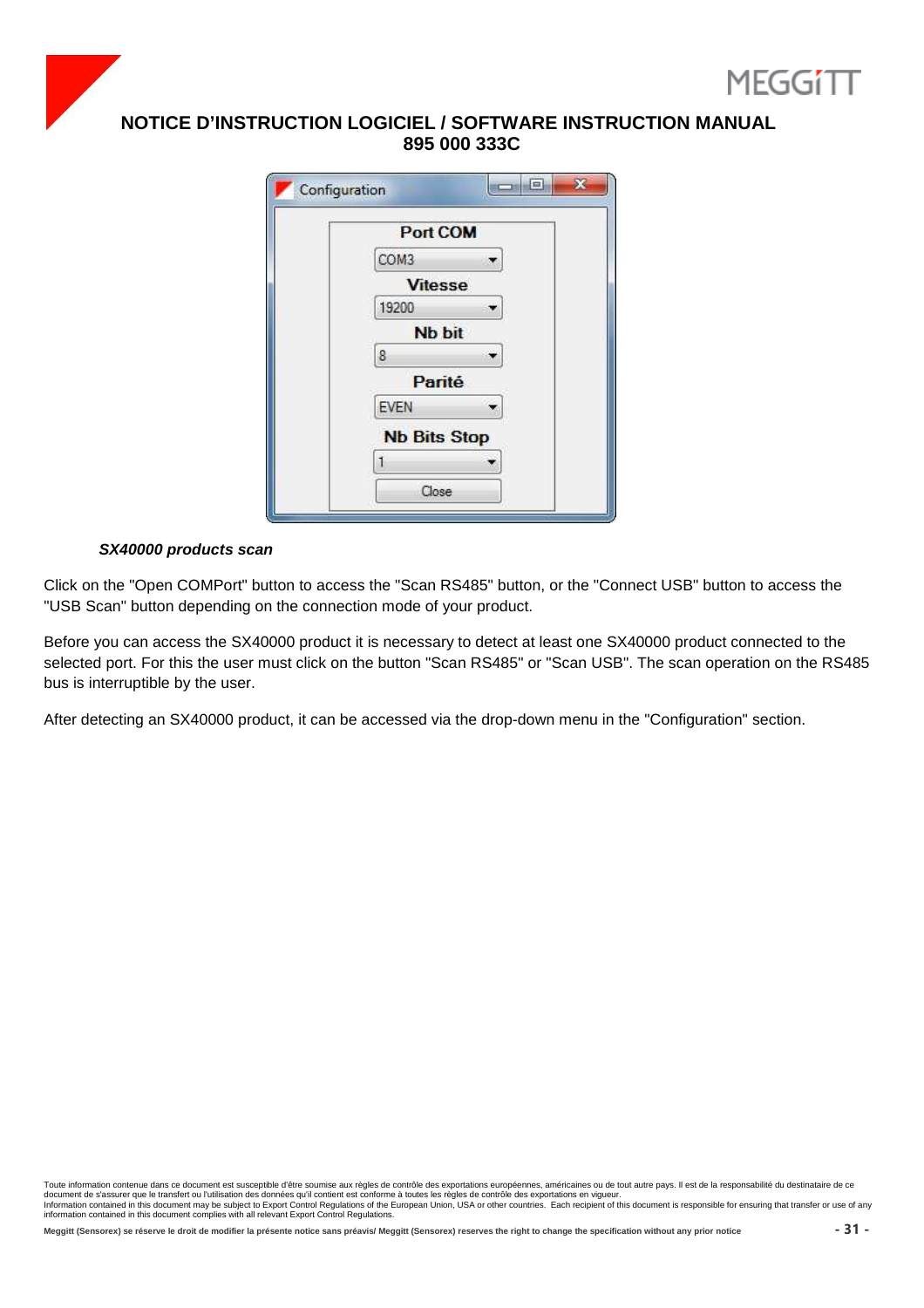

| AppSx40000 v2.5.1                                                                      |                 |
|----------------------------------------------------------------------------------------|-----------------|
| <b>RS485</b><br>DLL Version DLL_Modbus_SX40000_V1.6<br>Ouvrir BMPort<br>Config COMPort | Scan RS485      |
| <b>USB</b>                                                                             |                 |
| DLL Version LibUSB641488_V1.5                                                          |                 |
| Scan USB<br>Disconnect USB                                                             |                 |
| Configuration                                                                          |                 |
| SN000023                                                                               | Propriétés<br>w |
| Appel InitUSB retour:0<br>Détection de : 1 device(s)                                   | ×               |

### **IMPORTANT note** :

Only at the first connection of the product to a USB port of a new PC, before pressing "USB scan", wait until the end of the detection of the product by the PC (the 4 interfaces must be identified "ready to be used ").



Toute information contenue dans ce document est susceptible d'être soumise aux règles de contrôle des exportations européennes, américaines ou de tout autre pays. Il est de la responsabilité du destinataire de ce document de s'assurer que le transfert ou l'utilisation des données qu'il contient est conforme à toutes les règles de contrôle des exportations en vigueur.<br>Information contained in this document may be subject to Export C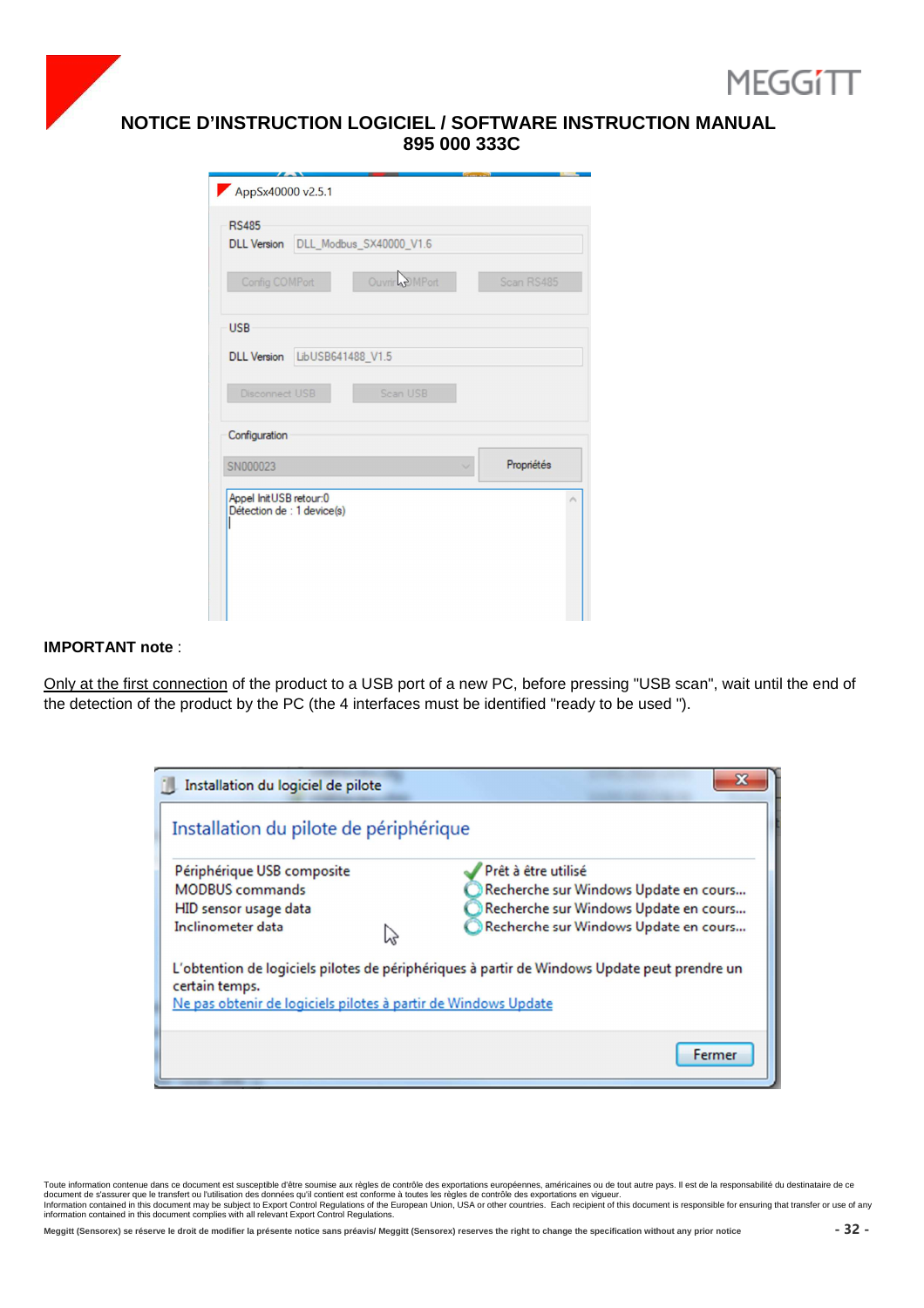

### **SX40000 settings**

The user can configure certain SX40000 parameters via the "Properties" button.

The configuration and product identification settings are displayed in the following window:

| $\frac{1}{2}$      | Paramétrage                            |                |                       |                                            | $\Sigma$<br>$\Box$<br>$\overline{ }$  |  |
|--------------------|----------------------------------------|----------------|-----------------------|--------------------------------------------|---------------------------------------|--|
|                    |                                        | Valeur         |                       |                                            |                                       |  |
|                    | Serial Number                          | SN000012       |                       |                                            |                                       |  |
|                    | Part Number                            |                | 690641488xy           |                                            |                                       |  |
|                    | Modèle                                 |                | SX400xx INCLINOMETER  |                                            |                                       |  |
|                    | Identifiant MODBUS                     | 1              |                       |                                            |                                       |  |
|                    | Baud rate                              | 19200          |                       |                                            |                                       |  |
|                    | Nombre d'axe                           | $\overline{2}$ |                       |                                            |                                       |  |
|                    | Etendue de mesure                      |                | 70,00<br>Inclinomètre |                                            |                                       |  |
|                    | Type de mesure                         |                |                       |                                            |                                       |  |
|                    | Unité de mesure                        | ×.             |                       |                                            |                                       |  |
|                    | Bande passante                         |                | 10Hz                  |                                            |                                       |  |
|                    | Révision logiciel embarqué             |                | SOFT_641488_V_2_4     |                                            |                                       |  |
| Valeur d'auto-null |                                        |                | 00,00 / 00,00         |                                            |                                       |  |
|                    | User param CRC                         |                | $A6-9B$               |                                            |                                       |  |
|                    | Chargement<br>Configuration<br>produit | Configuration  | Sauvegarde<br>produit | Restauration<br>paramètres<br>sortie usine | Transfert<br>Configuration<br>produit |  |

The user can configure:

- The MODBUS identifier (from 1 to 247)
- The baud rate on the RS485 port
- The bandwidth of the SX40000 axis (s)

After selecting the desired parameters, click on "Transfer Product Configuration" to apply the user's choices.

A click on the button "Restore factory settings" restores the configuration of the product on delivery.

The "Product Configuration Loading" and "Product Configuration Backup" buttons allow the user to maintain the product configuration in a file.

### **Data view of SX40000**

Toute information contenue dans ce document est susceptible d'être soumise aux règles de contrôle des exportations européennes, américaines ou de tout autre pays. Il est de la responsabilité du destinataire de ce document de s'assurer que le transfert ou l'utilisation des données qu'il contient est conforme à toutes les règles de contrôle des exportations en vigueur.<br>Information contained in this document may be subject to Export C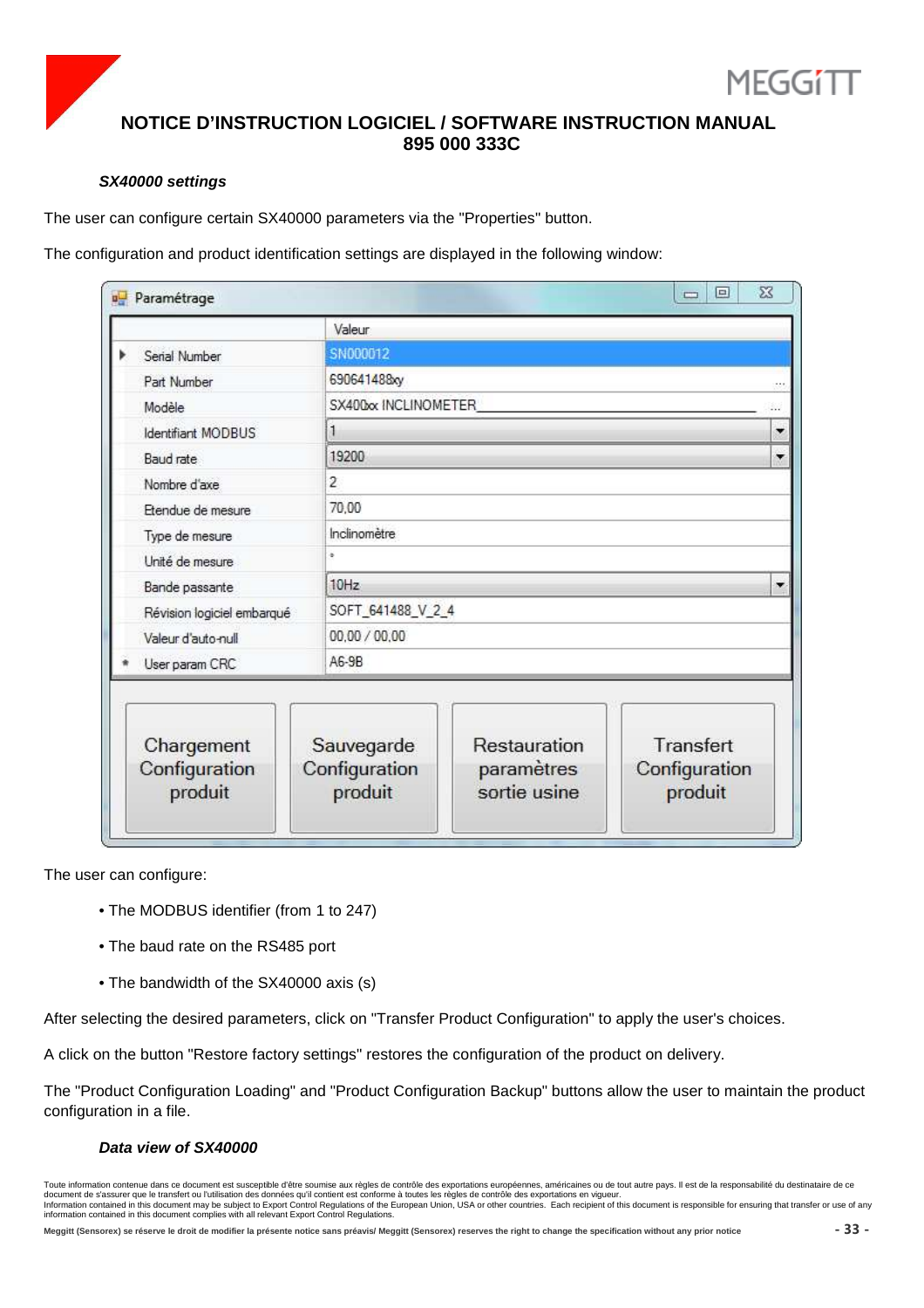

On the right side of the HMI is all the information returned by the SX40000 product.

The temperature, angle, or average acceleration information and status information of the SX40000 are displayed and updated cyclically.

In the "Display Data" section, you will find temperature values in ° C as well as average angles. The average of each angle / acceleration is calculated on the last N values displayed. N is equal to the value in the "Average samples" box.

The sliding display window represents at most the last 20 seconds of acquisition.

A second window « Mesure temps réel » allows user to monitor more easily sensor measure displayed in « Affichage des données » part in main window.



It is possible to zoom on the graph to better visualize the curves then to move the X and Y axes.

### **Graphic or acquisition file unit**

It's possible to modify grah or acquisition file unit by double clicking on graph before pushing « start » button to start acquisition.

Following units are available :

- Inclinometer SX40000 : degree, percent, radians
- Accelerometer SX40000 : g or m/s<sup>2</sup>

Toute information contenue dans ce document est susceptible d'être soumise aux règles de contrôle des exportations européennes, américaines ou de tout autre pays. Il est de la responsabilité du destinataire de ce document de s'assurer que le transfert ou l'utilisation des données qu'il contient est conforme à toutes les règles de contrôle des exportations en vigueur.<br>Information contained in this document may be subject to Export C information contained in this document complies with all relevant Export Control Regulations.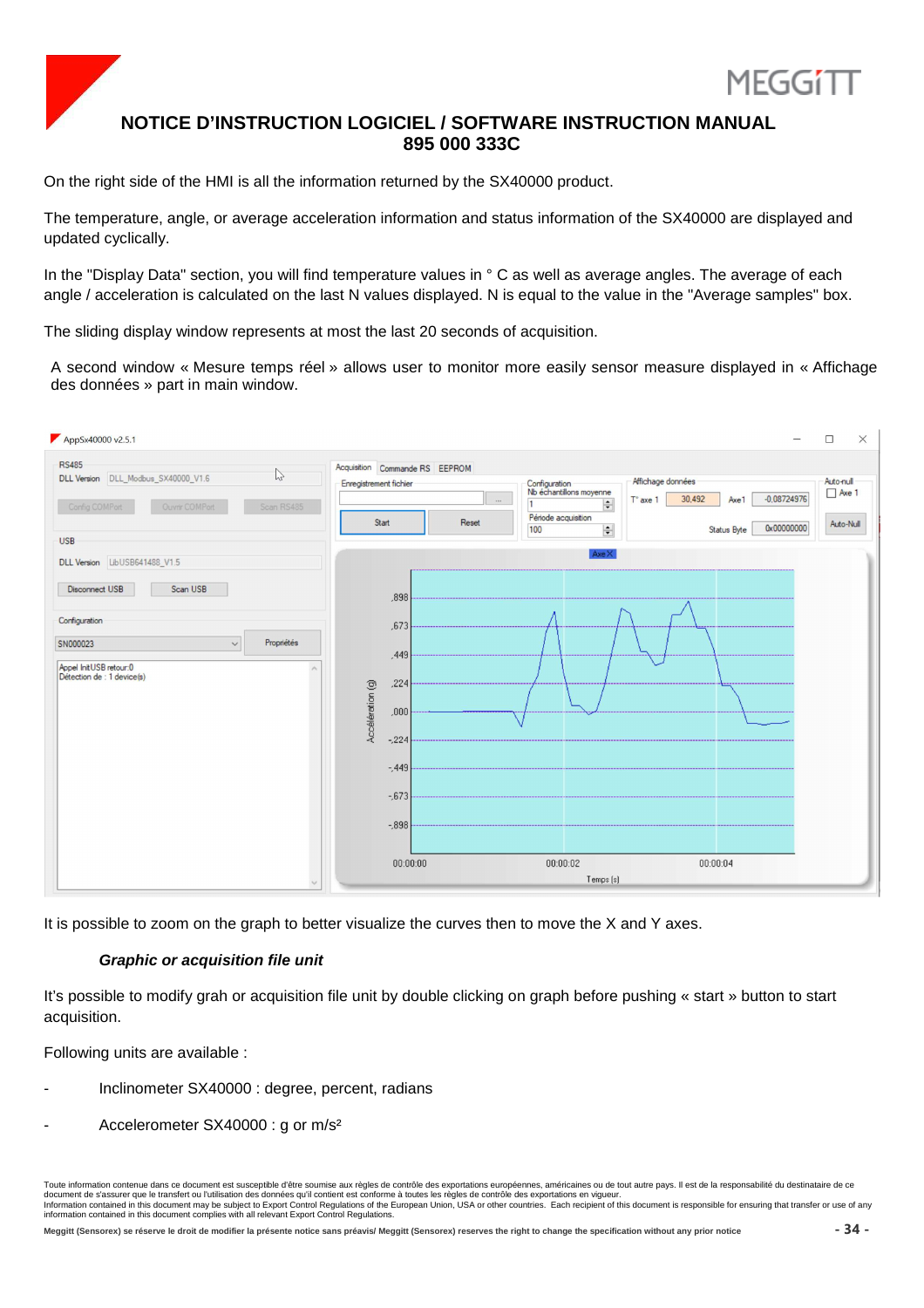

### **Remote reset**

It's possible to reset sensor using "Reset" button (instead of power OFF/ON)

It may be useful after a baud rate modification for example or other: So, it allows to not necessary operate a manual sensor power OFF/ON.

### **Data recording**

If the user wishes to save the data from the SX40000 product, it is possible to specify a registration file.

The data acquisition period is taken from the value contained in the "Acquisition Period" box. This value is given in ms.

The acquisition file will contain:

- 1-byte counter
- The value of axis 1 and its unit
- The value of axis 2 and its unit
- The temperature of axis 1 in ° C
- The temperature of axis 2 in ° C
- The status of the SX40000
- The date of receipt of the sample in ms

### **Inclinometer auto-null configuration**

The application AppSx40000 allows a self-calibration of the zero at a given inclination of the inclinometer / accelerometer permanently even after a restart of the product.

(Recommended) auto-calibration procedure for zero (or offset):

- Filter the sound of the sensor as much as possible by setting the product bandwidth to  $Fc = 0.2Hz$  (for example),
- Position the product at the desired auto-zero inclinations,
- Start an acquisition of the sensor,
- Wait for the stabilization of the sensor at least  $5x1$  / Fc is about 30 seconds  $@$  Fc = 0.2Hz,
- Perform the auto-zero of the sensor:
	- o Choose the auto-zero axis (s) by checking the "Axis 1" and / or "Axis 2" checkboxes,
	- o Click on the "Auto-Null" button

Toute information contenue dans ce document est susceptible d'être soumise aux règles de contrôle des exportations européennes, américaines ou de tout autre pays. Il est de la responsabilité du destinataire de ce document de s'assurer que le transfert ou l'utilisation des données qu'il contient est conforme à toutes les règles de contrôle des exportations en vigueur.<br>Information contained in this document may be subject to Export C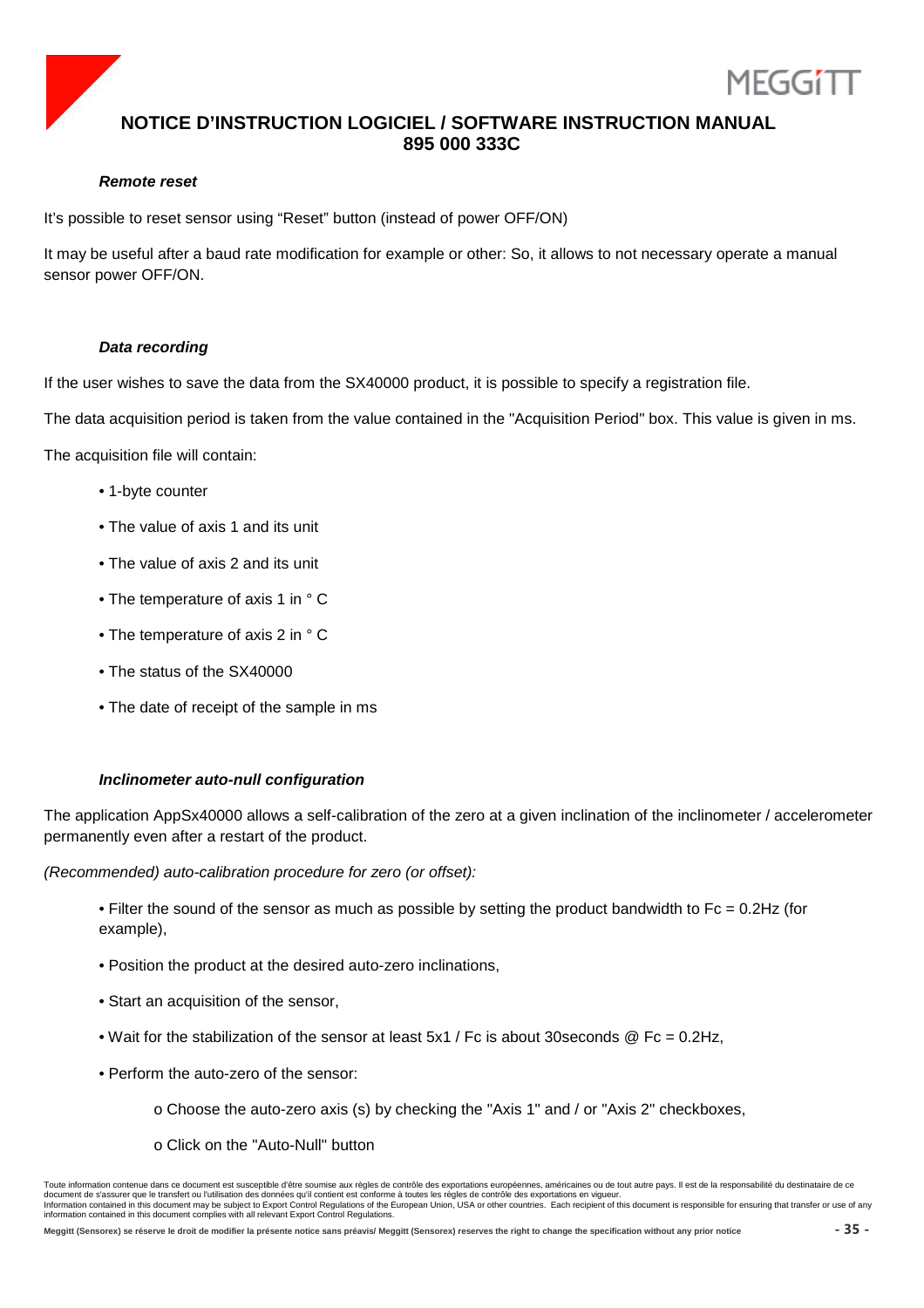

How to remove zero auto-calibration:

To restore the SX40000's blank auto-null settings before resetting the axes,

• Click on the "Properties" button and then "Restore factory settings".

• Then, in order not to lose your configuration (modbus ID or baud rate), just after having clicked on "restore factory setting", re-configure your MODBUS ID, your baud rate and your lowpass filter frequency desired and finally click on "Transfer Product Configuration" button.

Note: The "RS Command" and "EEPROM" tabs are reserved for internal MSS use

### **Dynamic and static data access**

Various dynamic data (RAM) and static parameters (EEPROM) are accessible to the user via RS485 (MODBUS) or USB (HID class) interfaces.

If the user wishes to communicate with the product, without using the PC application, you will find below the description of low-level commands MODBUS or USB to achieve it.

### **RS485 interface (MODBUS)**

The list of available MODBUS commands are as follows:

Access static parameters:

- Reading static parameters (EEPROM): Read holding register
- Writings of static parameters (EEPROM): Write multiple register

### Dynamic Data Access:

- Reading dynamic data (RAM): Read input register
- FIFO buffer reading of the last 15 acceleration / tilt measurements: Read FIFO queue

### Utility commands:

- Reset product command: Microcontroller reset
- Auto-null command: Autonull
- Restore Factory Settings Command: Restore Factory settings

Details of these orders are provided in Appendix 1.

MFGG11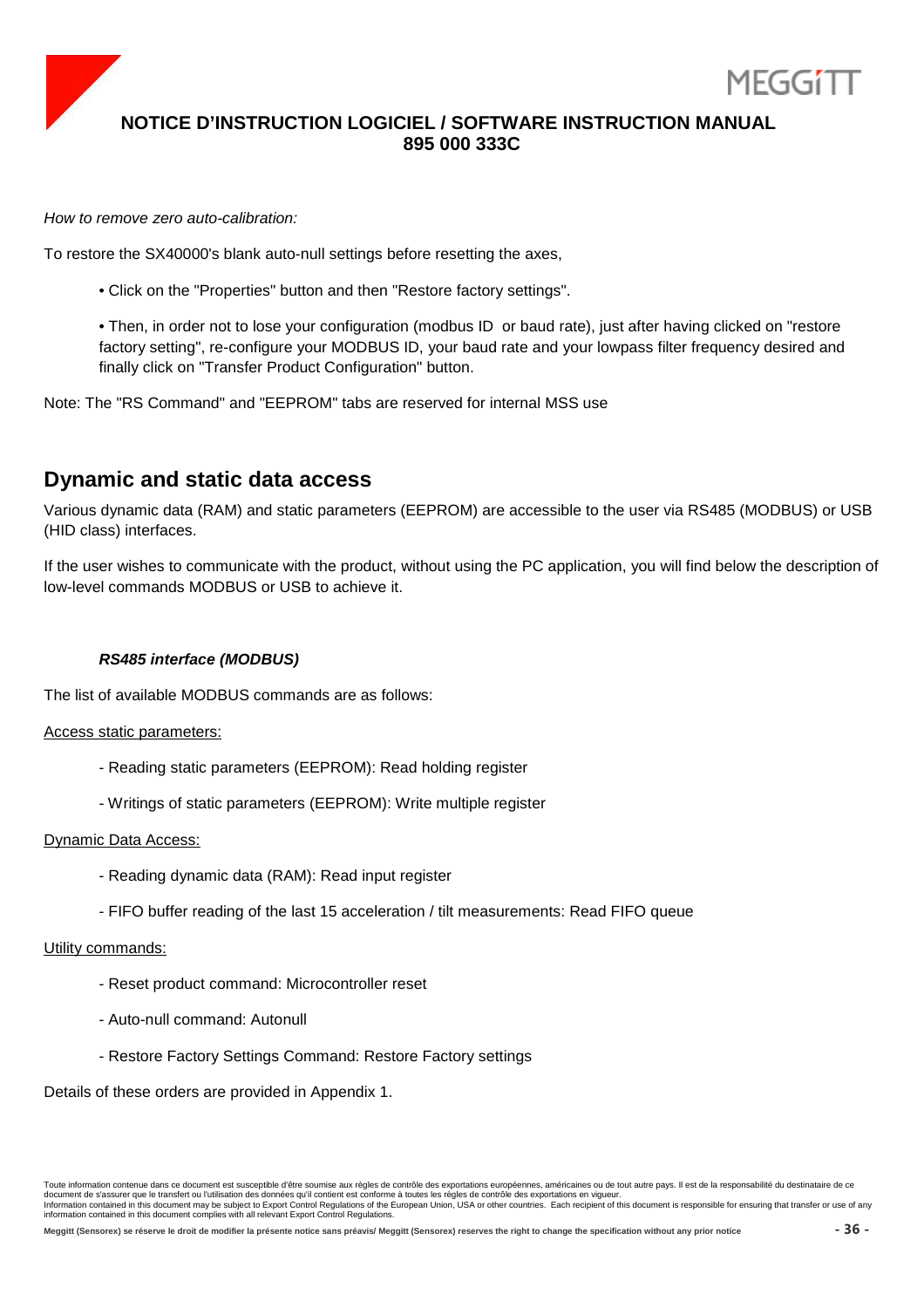

### **USB interface (HID class)**

The low-level USB commands correspond to those described in the USB standard "DEV Device Class Definition for Human Interface Devices (HID) Firmware Specification-6/27/01 Version 1.11" and more specifically:

- Get report request (reading)
- Set report request (writing)

The product has 2 main USB interfaces type HID:

- The interface 0 (MODBUS commands)
- Interface 1 (inclinometer data)

The reading / writing of the data of each interface can only be realized by using control requests (SETUP control transfer).

Note: The AppSx40000 software uses only the 0 interface to communicate with the product. This interface emulates a request / response format identical to the MODBUS RTU application protocol on the RS485 bus. It can read or write different dynamic data or static parameters via their respective addresses provided in this document.

### **Data library**

The list of available static parameters is described in Appendix 2.

The list of available dynamic data is described in Annex 3.

Toute information contenue dans ce document est susceptible d'être soumise aux règles de contrôle des exportations européennes, américaines ou de tout autre pays. Il est de la responsabilité du destinataire de ce document de s'assurer que le transfert ou l'utilisation des données qu'il contient est conforme à toutes les règles de contrôle des exportations en vigueur.<br>Information contained in this document may be subject to Export C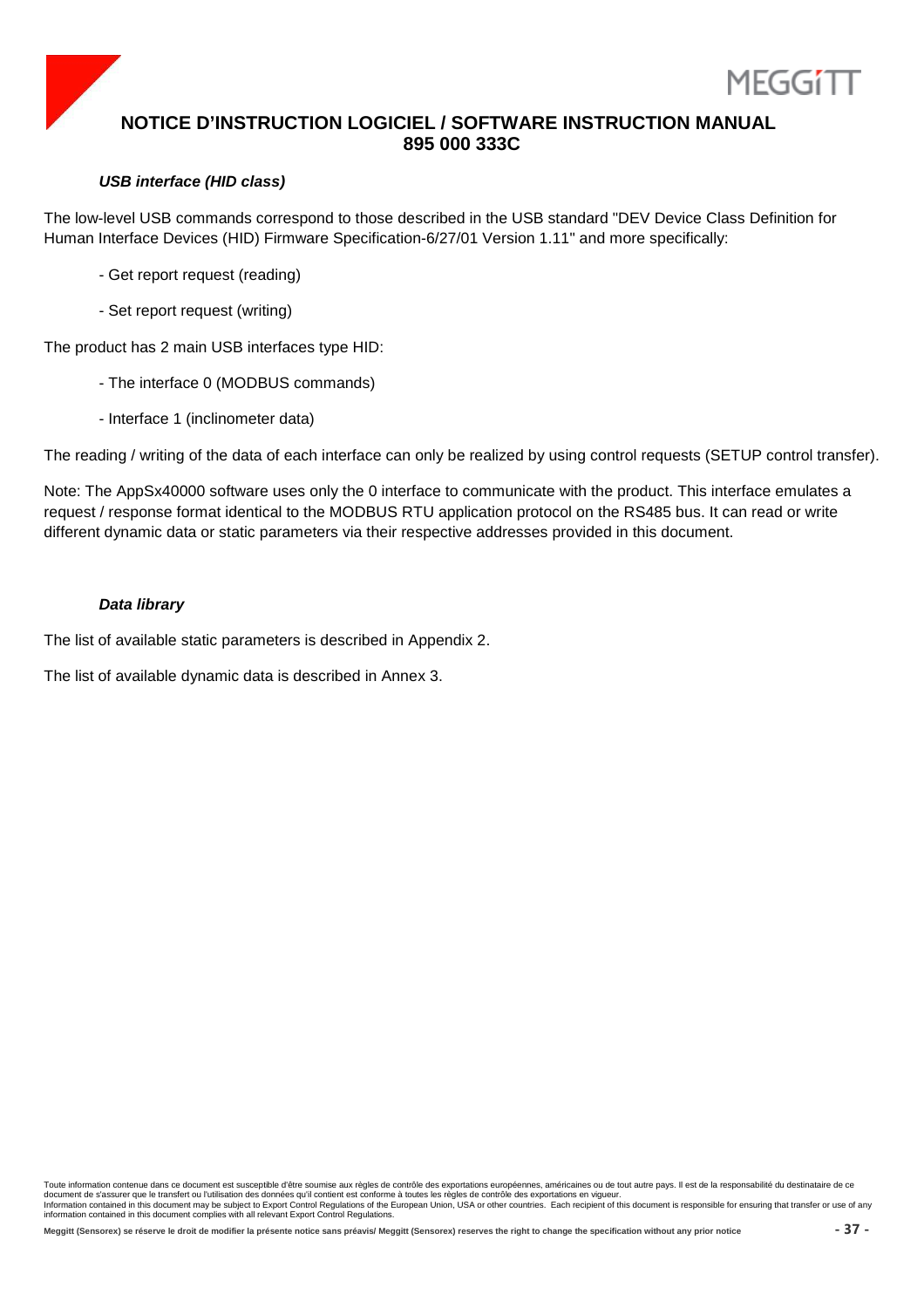

### **Annex 1 : MODBUS RTU commands description**

The set of MODBUS RTU commands used by the product are described below.

**Note**: All relevant data is transmitted MSB in the lead. That is, the 32-bit word following 0x01020304 will be transmitted in the following order:

### Read holding registers command

This command is used to read static data / parameters (EEPROM) included in the product.

Request format:

| Command | Start address | Registry quantity<br>number | CRC.    |
|---------|---------------|-----------------------------|---------|
| 0x03    | 2 bytes       | 2 bytes                     | 2 bytes |

| Champ                       | Description                                                 |
|-----------------------------|-------------------------------------------------------------|
| Start address               | EEPROM address to read (32bits aligned)                     |
| Registry quantity<br>number | Number of register to read multiple of 2 obligatorily. (=N) |

### Valid response format (valid request):

| Command | Byte count           | Registers values | <b>CRC</b> |
|---------|----------------------|------------------|------------|
| 0x03    | 1 byte $=2 \times N$ | $N * 2$ bytes    | 2 bytes    |
|         | (with N, qty of      |                  |            |
|         | registers            |                  |            |
|         | requested)           |                  |            |

| Field      | Description           |
|------------|-----------------------|
| Byte count | Total data byte count |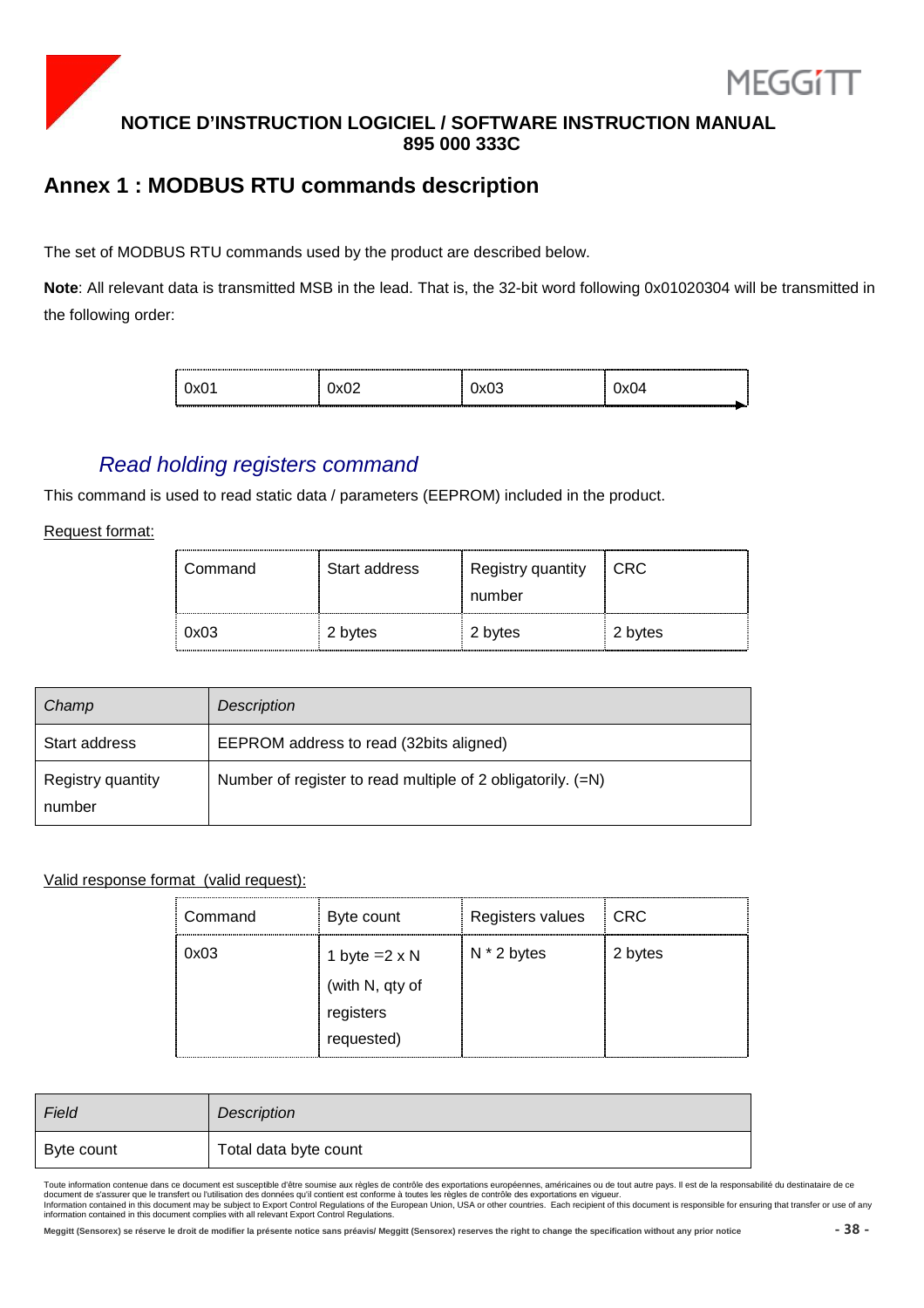



Registers values EEPROM registers requested values

Error response format (request error):

| Command | Error code | ----------------- |
|---------|------------|-------------------|
| 0x83    | byte       | 2 bytes           |

| Champ      | <b>Description</b>       |
|------------|--------------------------|
| Error code | 0x01, 0x02, 0x03 ou 0x04 |

The error codes are given by the MODBUS RTU standard and have the following meanings:

| Code d'erreur | Signification         | Description        |
|---------------|-----------------------|--------------------|
| 0x01          | Illegal function      | Unknown command    |
| 0x02          | Illegal data address  | Unknown addresses  |
| 0x03          | Illegal data value    | Illegal data value |
| 0x04          | Server device failure | Système failure    |

### Read input registers command

This command is used to read RAM data contained in the product. The available addresses are described in chapter 0.

Request format:

| 0x04    | 2 bytes       | 2 bytes           | 2 bytes         |
|---------|---------------|-------------------|-----------------|
|         |               | number            |                 |
| Command | Start address | Registry quantity | $\mathsf{LCRC}$ |

| Champ                       | Description                                                 |
|-----------------------------|-------------------------------------------------------------|
| Start address               | RAM address to read (32bits aligned)                        |
| Registry quantity<br>number | Number of register to read multiple of 2 obligatorily. (=N) |

### Valid response format (valid request):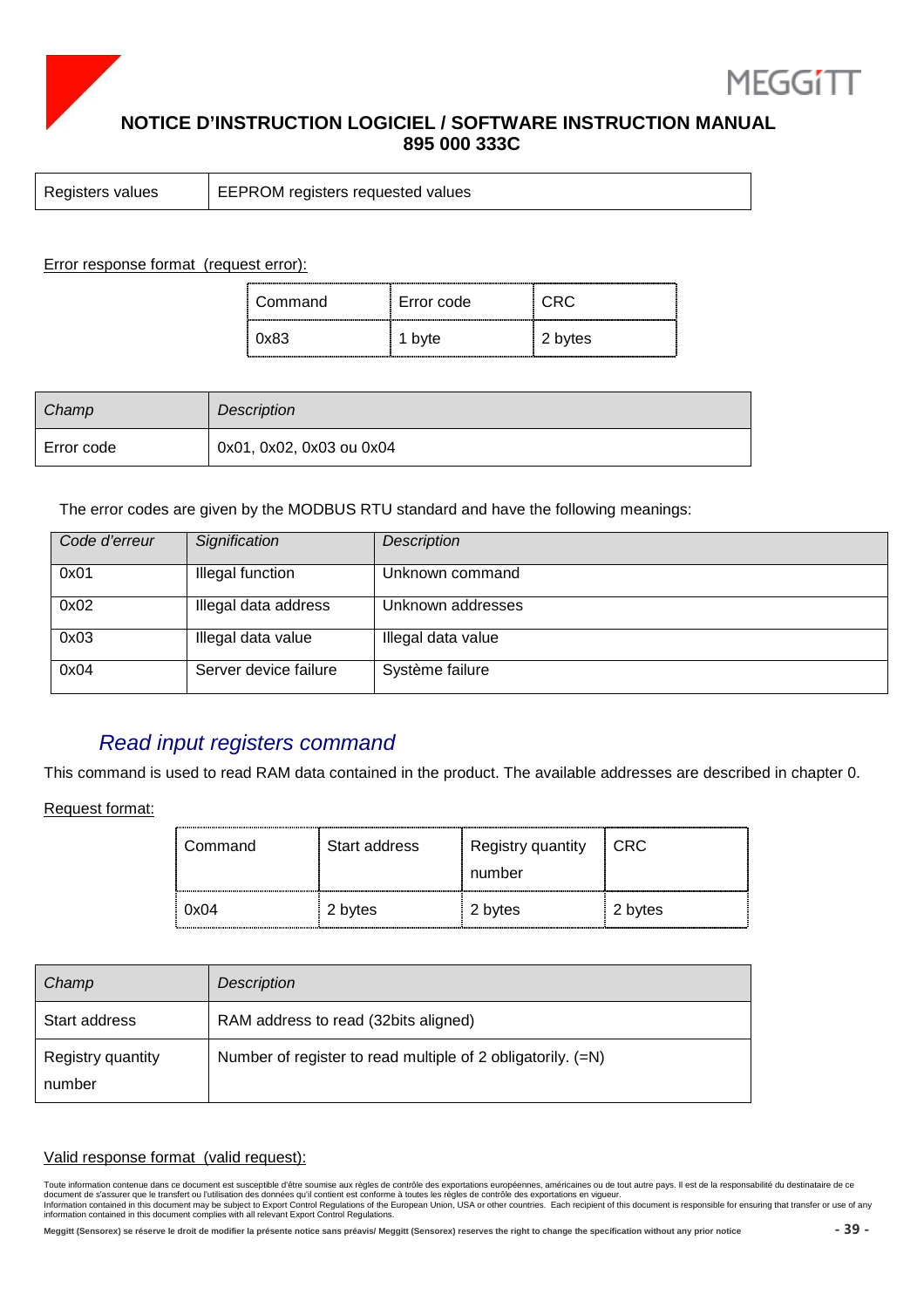



| Command             | Byte count           | Registers values | <b>CRC</b> |
|---------------------|----------------------|------------------|------------|
| 0x04                | 1 byte $=2 \times N$ | $N * 2$ bytes    | 2 bytes    |
|                     | (with N, qty of      |                  |            |
|                     | registers            |                  |            |
| ,,,,,,,,,,,,,,,,,,, | requested)           |                  |            |

| Field            | <b>Description</b>             |
|------------------|--------------------------------|
| Byte count       | Total data byte count          |
| Registers values | RAM registers requested values |

### Error response format (request error):

| ⊟ Command | Error code | CRC     |
|-----------|------------|---------|
| : 0x84    | 1 byte     | 2 bytes |

| Champ      | Description              |
|------------|--------------------------|
| Error code | 0x01, 0x02, 0x03 ou 0x04 |

### Write multiple registers command

This command is used to write EEPROM data into the product. The available addresses are described in chapter 0.

Request format:

| Command | Start address | Qty of Registry   Byte number |        | data                              | <b>CRC</b> |
|---------|---------------|-------------------------------|--------|-----------------------------------|------------|
| 0x10    | 2 bytes       | 2 bytes                       | 1 byte | Register qty $x 2 \nvert 2$ bytes |            |
|         |               |                               |        | bytes                             |            |

| Champ         | Description                                                                                     |
|---------------|-------------------------------------------------------------------------------------------------|
| Start address | EEPROM address to write (32bits aligned)                                                        |
| Register qty  | Number of writing register multiple of 2 obligatorily. This field must be<br>between 2 and 122. |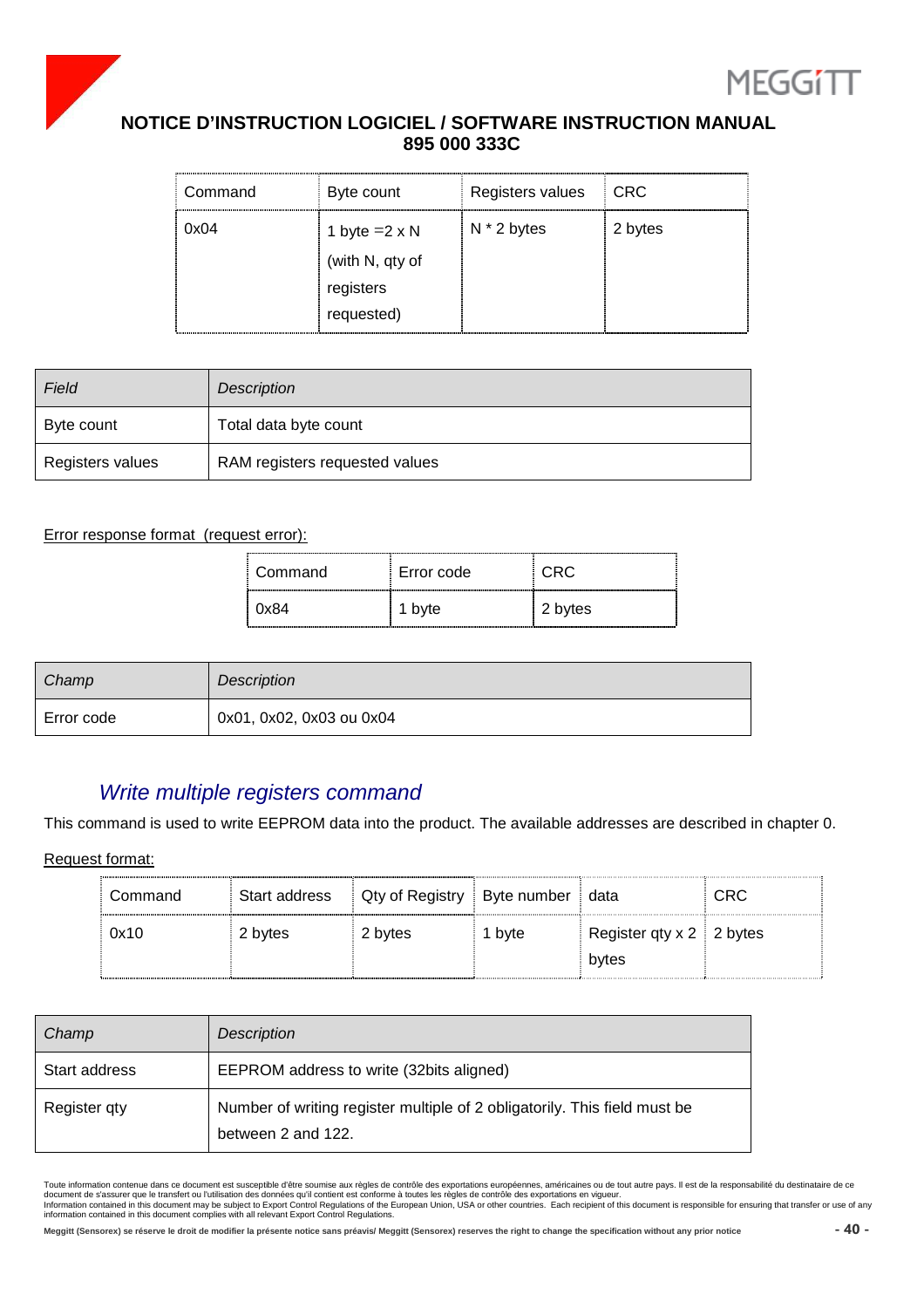



| Byte number | $= 2$ * « Qty of register» |
|-------------|----------------------------|
| Data        | Data to write into EEPROM  |

### Valid response format (valid request):

| Command | Start address | Qty of registers | <br>CRC |
|---------|---------------|------------------|---------|
| 0x10    | 2 bvtes       | 2 bytes          | 2 bytes |

| Field           | <b>Description</b>                       |
|-----------------|------------------------------------------|
| Start address   | EEPROM address to write (32bits aligned) |
| Qty of register | Registers number written                 |

### Error response format (request error):

| Command | Error code |          |
|---------|------------|----------|
|         | nctet      | 2 octets |

| Field      | Description              |
|------------|--------------------------|
| Error code | 0x01, 0x02, 0x03 ou 0x04 |

### Read FIFO queue

This command is used to read FIFO data contained in the product. These data constitute the last N measurements of the inclinometer / accelerometer at the frequency of 1KHz. The data type (= desired axis) can be selected via the address passed in parameter. The returned data is all 32-bit floating type.

Request format:

| Command | FIFO address | CRC.    |
|---------|--------------|---------|
| 0x18    | 2 bytes      | 2 bytes |

| Fiela | .<br>Description |
|-------|------------------|
|-------|------------------|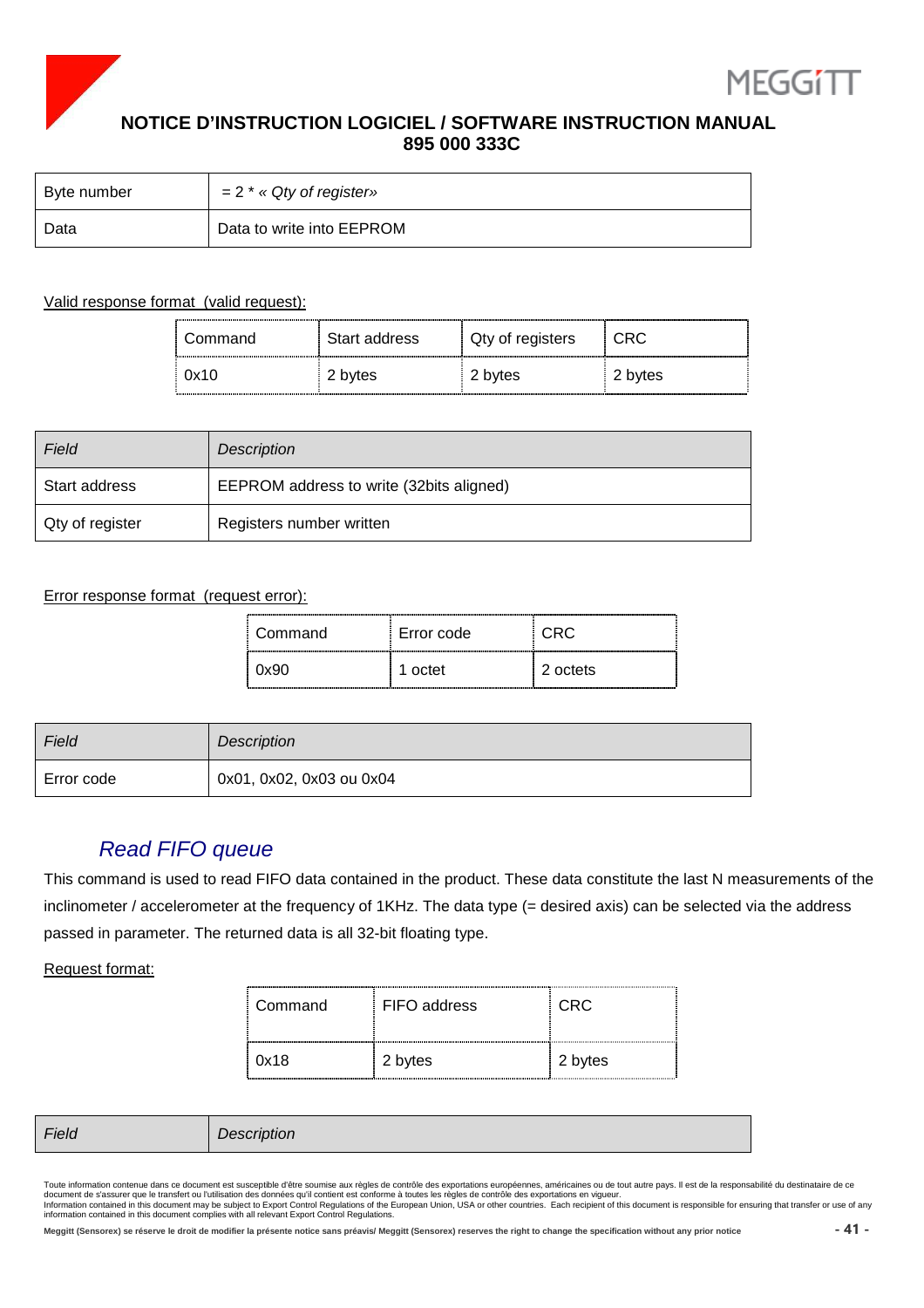



| FIFO address | Address to select the type of data returned:                              |  |
|--------------|---------------------------------------------------------------------------|--|
|              | 0x2B00 (15 x last 32bit-float pitch tilt/acceleration data),<br>$\bullet$ |  |
|              | 0x2C00 (15 x last 32bit-float roll tilt/acceleration data),<br>$\bullet$  |  |

### Valid response format (valid request):

| Command | Bytes count | FIFO registers<br>count | FIFO registers<br>values    | <b>CRC</b> |
|---------|-------------|-------------------------|-----------------------------|------------|
| 0x18    | 2 bytes     | 2 bytes                 | « FIFO count » *<br>2 bytes | 2 bytes    |

| Champ                 | Description                                                         |
|-----------------------|---------------------------------------------------------------------|
| Bytes count           | Bytes count                                                         |
| FIFO registers count  | 16 bits registers number $(531)$ FIFO count register field included |
| FIFO registers values | 32 bit float FIFO data result.                                      |

### Error response format (request error):

| Command | Error code | CRC.    |
|---------|------------|---------|
| 0x98    | 1 octet    | 2 bytes |

| Field      | <b>Description</b> |
|------------|--------------------|
| Error code | 0x01 ou 0x02       |

### Commande microcontroller reset

This command reboots the product without having to cycle Power Off / Power On.

The product issues a response before restarting. The product is inaccessible during its restart period.

### Request format:

Toute information contenue dans ce document est susceptible d'être soumise aux règles de contrôle des exportations européennes, américaines ou de tout autre pays. Il est de la responsabilité du destinataire de ce<br>document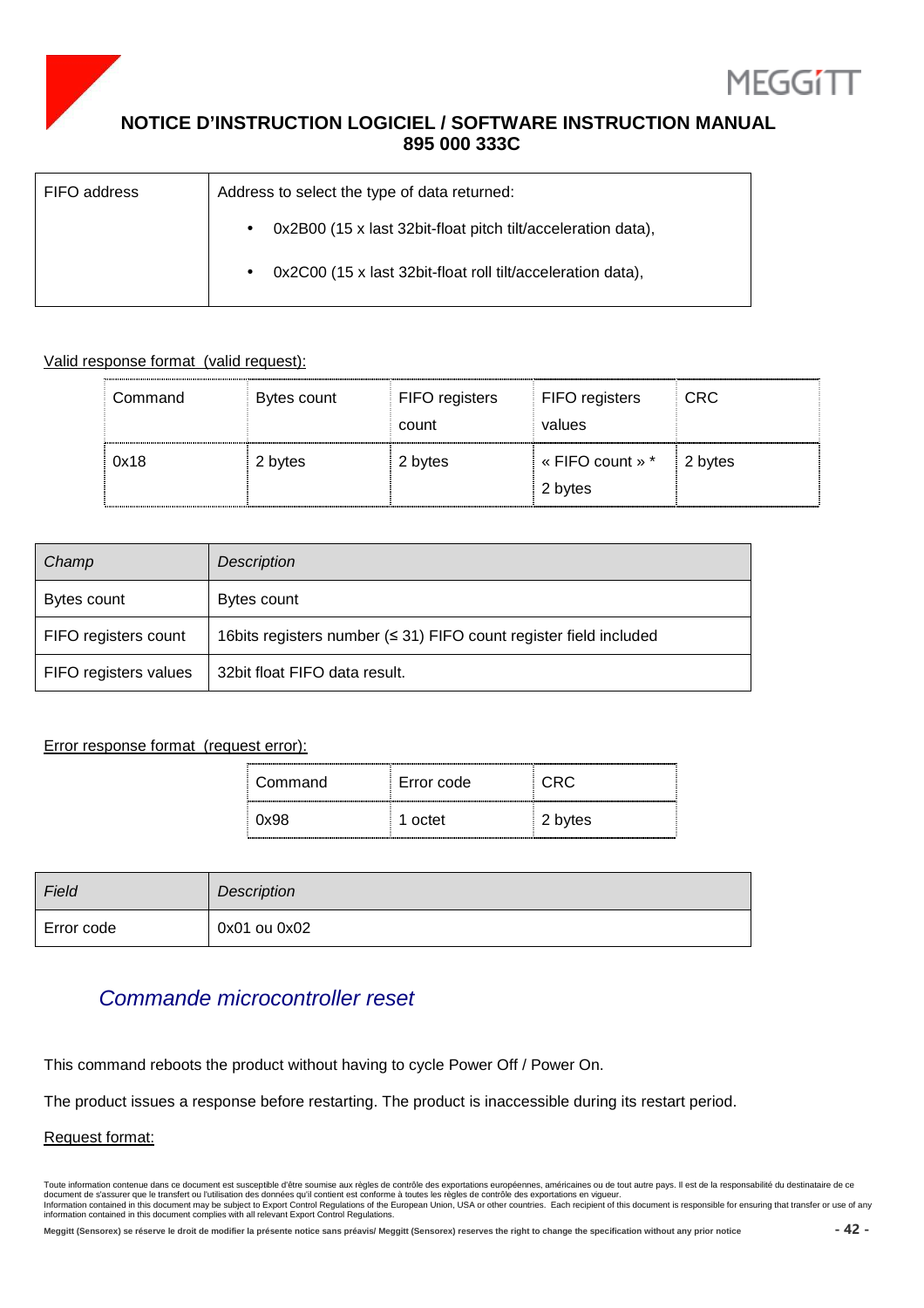



| Command | CRC.    |
|---------|---------|
| 0x41    | 2 bytes |

### Valid response format (valid request):

| Commande | C:RC    |
|----------|---------|
| 0x41     | 2 bytes |

Error response format (request error):

| Commande | ⊟ Code d'erreur |         |
|----------|-----------------|---------|
| ∩v(`1    | 1 octet         | 2 bytes |

| Field      | Description |
|------------|-------------|
| Error code | 0x01        |

### Autonull command

This command adds a permanent offset to a sensor. This command is reversible by sending the Restore Factory Settings command. The offset will be equal to the value of the sensor at the moment the product receives the request.

Request format:

| Command                                                                                                                                                                                                                                 | Sensor number |         |  |
|-----------------------------------------------------------------------------------------------------------------------------------------------------------------------------------------------------------------------------------------|---------------|---------|--|
| ()x44<br>and the contract of the contract of the contract of the contract of the contract of the contract of the contract of the contract of the contract of the contract of the contract of the contract of the contract of the contra | 1 octet       | 2 bytes |  |

| Champ         | Description                      |
|---------------|----------------------------------|
| Sensor number | 1: $axis 1 (pitch)$<br>$\bullet$ |
|               | 2: axis 2 (roll)<br>$\bullet$    |

### Valid response format (valid request):

| ۰<br>Ξ |  |
|--------|--|
|--------|--|

Toute information contenue dans ce document est susceptible d'être soumise aux règles de contrôle des exportations européennes, américaines ou de tout autre pays. Il est de la responsabilité du destinataire de ce<br>document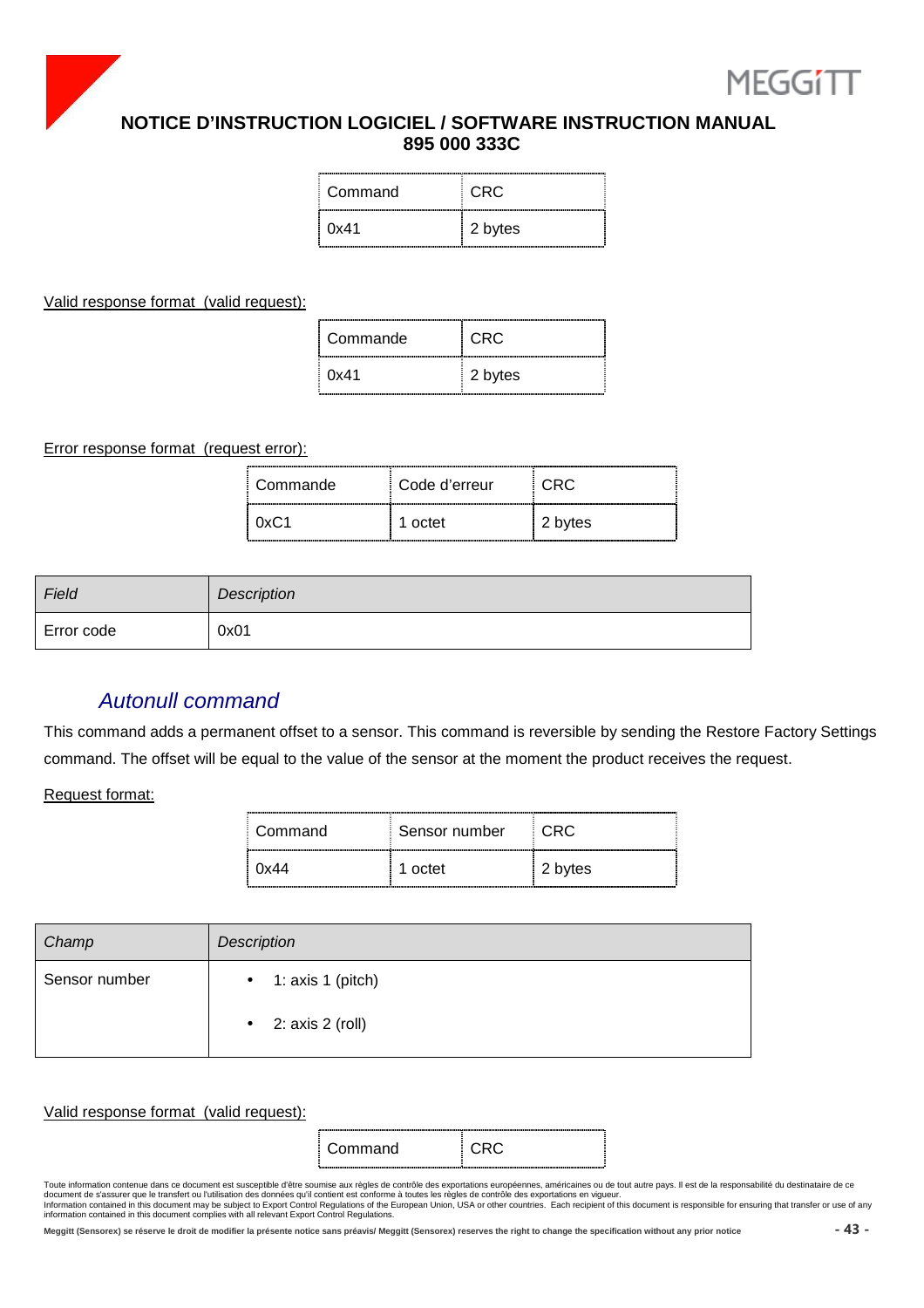



| 2 bytes |
|---------|
|         |

Error response format (request error):

| Command | Error code |         |
|---------|------------|---------|
|         | ι υντε     | 2 bytes |

| Field      | Description  |
|------------|--------------|
| Error code | 0x01 ou 0x03 |

### Commande Restore Factory Settings

This command resets the EEPROM values of the user part to the factory settings.

Request format :

| ⊟ Command | Kev     |         |
|-----------|---------|---------|
| 0x46      | 8 bytes | 2 bytes |

| Field | Description                     |
|-------|---------------------------------|
| Clé   | Must be equal to:               |
|       | 0xFF00FF00FF00FF00<br>$\bullet$ |

### Valid response format (valid request):

| Command | -CRC    |
|---------|---------|
| 0x46    | 2 bytes |

### Error response format (request error):

| Commande | Error code | CRC.    |  |
|----------|------------|---------|--|
| 0xC6     | 1 byte     | 2 bytes |  |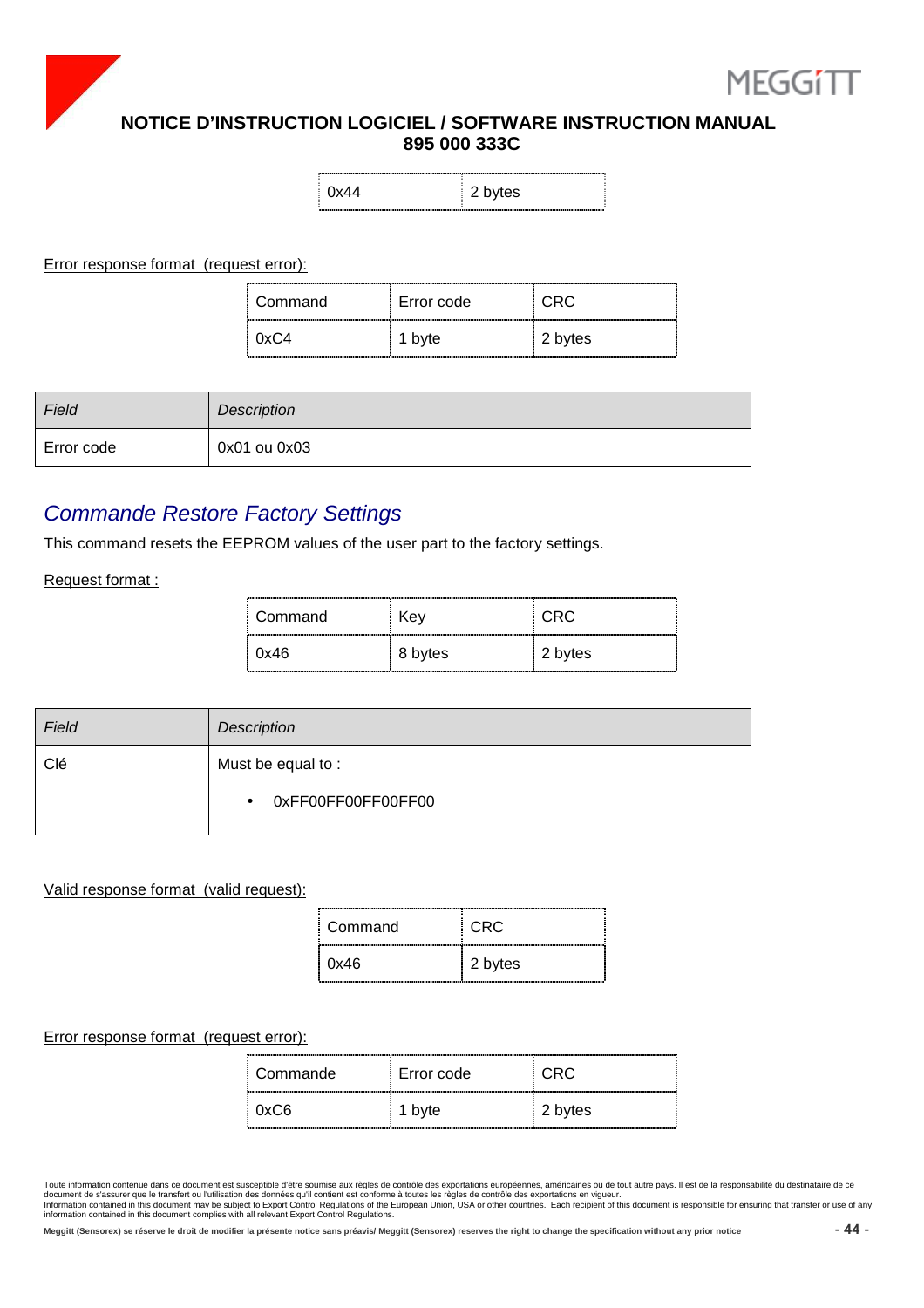



| Field      | Description  |
|------------|--------------|
| Error code | 0x01 ou 0x03 |

### **Calcul du CRC16 MODBUS RTU**

The MODBUS RTU standard includes an error check based on the Cyclical Redundancy Checking (CRC) method applied to the message data.

The CRC field is used to check all the data in the message. It is calculated without taking into account the parity bits of each byte of the message.

The CRC field contains a 16-bit word implemented as two 8-bit elements. The CRC 16bits is added at the end of the message. The low byte of the 16-bit CRC is first added to the message followed by the high byte. The high byte of the message is the last byte of the message. The 16-bit CRC is calculated by the sender of the message The receiver recalculates the 16-bit CRC of the received message and compares it with the value contained in the received message. If the two values are not identical, an error is thrown.

### Calcul du CRC

Le calcul du CRC est démarré en chargeant un registre 16 bits à 0xffff.

Ensuite, un processus démarre en appliquant successivement chaque octet du message à la valeur courante du registre. Seulement les 8 bits des données sont utilisées pour générer le CRC. Les bits de start, de stop et de parité ne sont pas appliqués au calcul du CRC.

Pendant la génération du CRC, on exécute un OU exclusif entre chaque octet du message et le contenu du registre de CRC. Ensuite le résultat est décalé vers la droite et le bit de poids fort est mis à 0. Le LSB est alors examiné. Si il est égal à 1, alors on applique un OU exclusif entre le registre du CRC et une valeur prédéfinie. Si le LSB est égal à 0, on ne fait rien.

Ce processus est répété jusqu'à ce que 8 décalages aient été effectués. Après les 8 décalages, on applique un OU exclusif sur le prochain octet avec le contenu du registre du CRC et le processus se continue pour 8 nouveau décalage comme décrit ci-dessus.

Le contenu final du registre, est la valeur du CRC 16 bits.

La procédure de génération du CRC 16 bits est la suivante:

- 1. Charger un registre 16–bit avec 0xFFFF. Ce registre est le registre CRC.
- 2. Appliquer un OU exclusive sur le premier octet du message avec l'octet de poids faible du registre CRC, et mettre le résultat dans le registre CRC.
- 3. Décaler le registre CRC à droite d'un bit et mettre un zéro dans le Most Significant Bit. Extraire et examiner le LSB.
- 4. (Si le LSB est égal à 0): Répéter l'étape 3 (autre décalage). (Si le LSB est égal à 1): Appliquer un OU exclusive entre le registre CRC et la valeur 0xA001 (1010 0000 0000 0001).
- 5. Répéter les étapes 3 et 4 jusqu'à ce que 8 décalages aient été effectués.
- 6. Répéter les étapes 2 à 5 pour le prochain octet du message et ce jusqu'à la fin du message.
- 7. Le contenu du registre CRC est la valeur du CRC 16 bits.
- 8. L'octet de poids faible du CRC 16bits est placé en premier dans le message et ensuite, l'octet de poids fort est inséré.

The calculation of the CRC is started by loading a 16-bit register at 0xffff.

Then, a process starts by successively applying each byte of the message to the current value of the register.

Only the 8 bits of the data are used to generate the CRC. The start, stop and parity bits are not applied to the calculation of the CRC.

During CRC generation, an exclusive OR is executed between each byte of the message and the contents of the CRC register. Then the result is shifted to the right and the most significant bit is set to 0. The LSB is then examined. If it is equal to 1, then an exclusive OR is applied between the CRC register and a predefined value. If the LSB is equal to 0, nothing is done.

Toute information contenue dans ce document est susceptible d'être soumise aux règles de contrôle des exportations européennes, américaines ou de tout autre pays. Il est de la responsabilité du destinataire de ce document de s'assurer que le transfert ou l'utilisation des données qu'il contient est conforme à toutes les règles de contrôle des exportations en vigueur.<br>Information contained in this document may be subject to Export C information contained in this document complies with all relevant Export Control Regulations.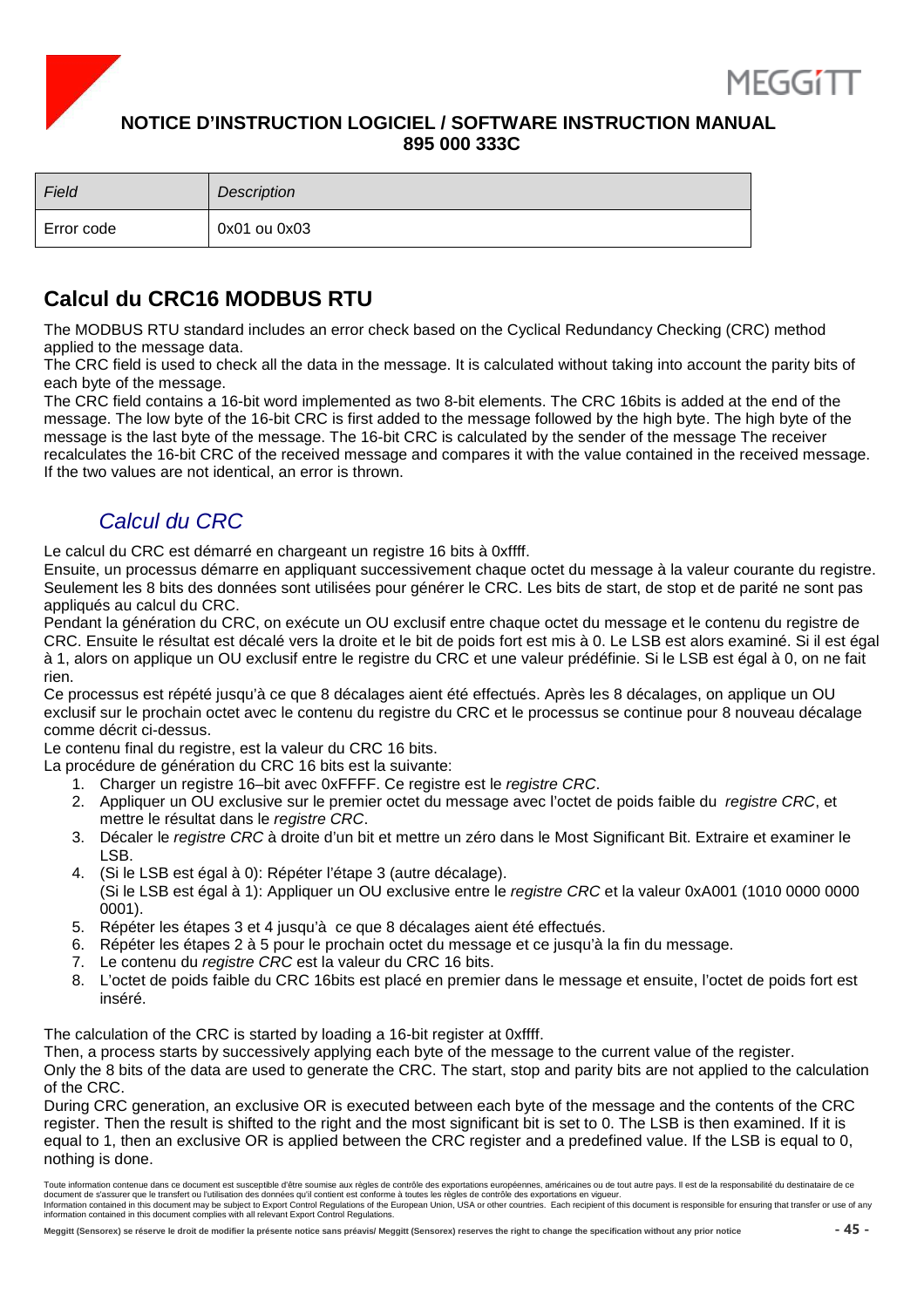



This process is repeated until 8 offsets have been made. After the 8 offsets, an exclusive OR is applied to the next byte with the contents of the CRC register and the process is continued for further shifting as described above. The final contents of the registry, is the value of the 16-bit CRC.

The procedure for generating 16-bit CRC is as follows:

1. Load a 16-bit register with 0xFFFF. This register is the CRC register.

2. Apply an exclusive OR on the first byte of the message with the low byte of the CRC register, and put the result in the CRC register.

3. Shift the CRC register to the right of a bit and put a zero in the Most Significant Bit. Extract and examine the LSB.

4. (If the LSB is 0): Repeat step 3 (other offset).

- (If the LSB equals 1): Apply an exclusive OR between the CRC and 0xA001 (1010 0000 0000 0001).
- 5. Repeat steps 3 and 4 until 8 offsets have been made.

6. Repeat steps 2 to 5 for the next message byte until the end of the message.

7. The contents of the CRC register is the value of the 16-bit CRC.

8. The low byte of the 16-bit CRC is placed first in the message and then the most significant byte is inserted.

Toute information contenue dans ce document est susceptible d'être soumise aux règles de contrôle des exportations européennes, américaines ou de tout autre pays. Il est de la responsabilité du destinataire de ce document de s'assurer que le transfert ou l'utilisation des données qu'il contient est conforme à toutes les règles de contrôle des exportations en vigueur.<br>Information contained in this document may be subject to Export C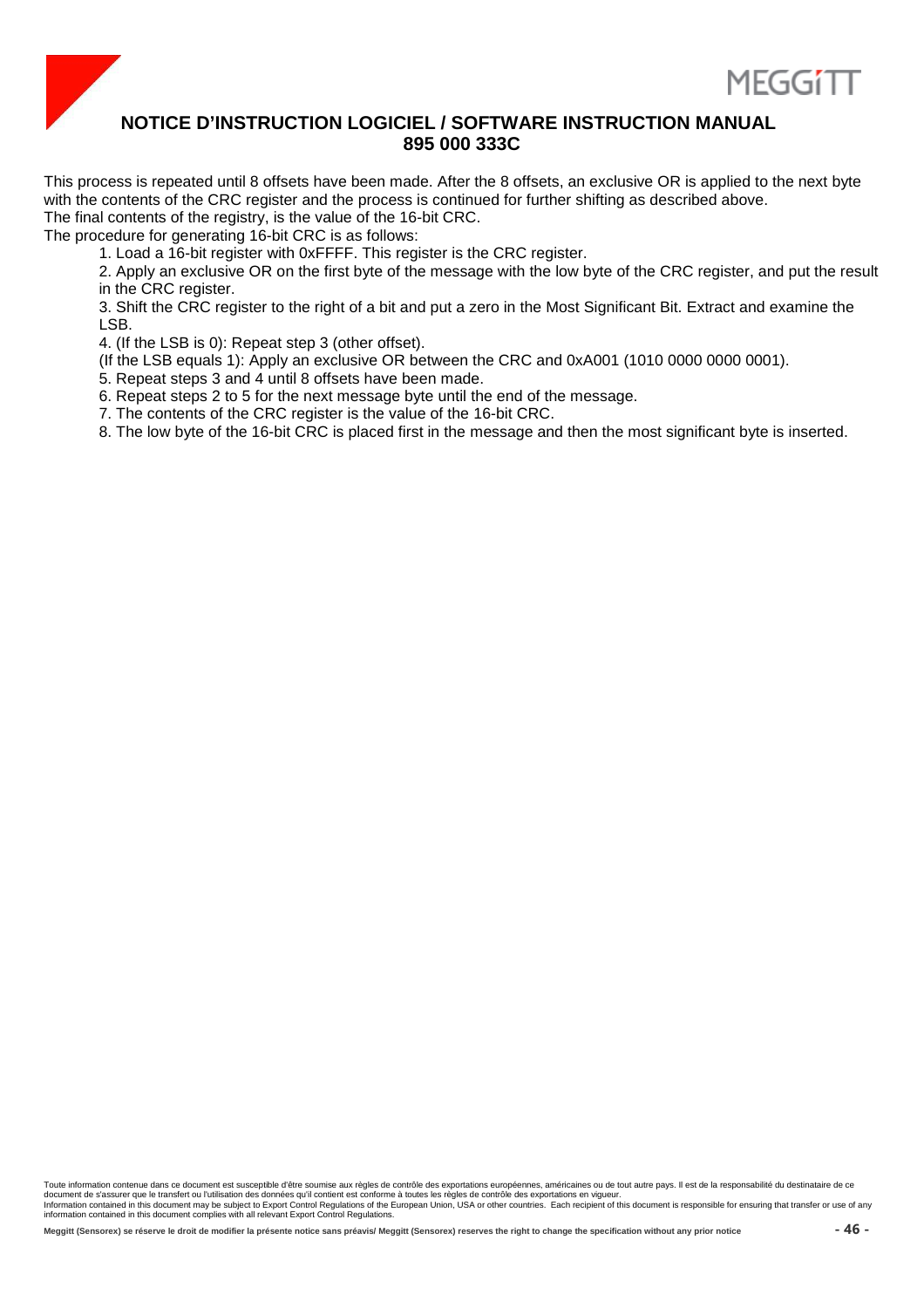





XOR = exclusive or  $N =$  number of information bits

POLY = calculation polynomial of the CRC 16 = 1010 0000 0000 0001

(Generating polynomial =  $1 + x^2 + x 15 + x 16$ ) In the CRC 16, the 1st byte transmitted is the least significant one.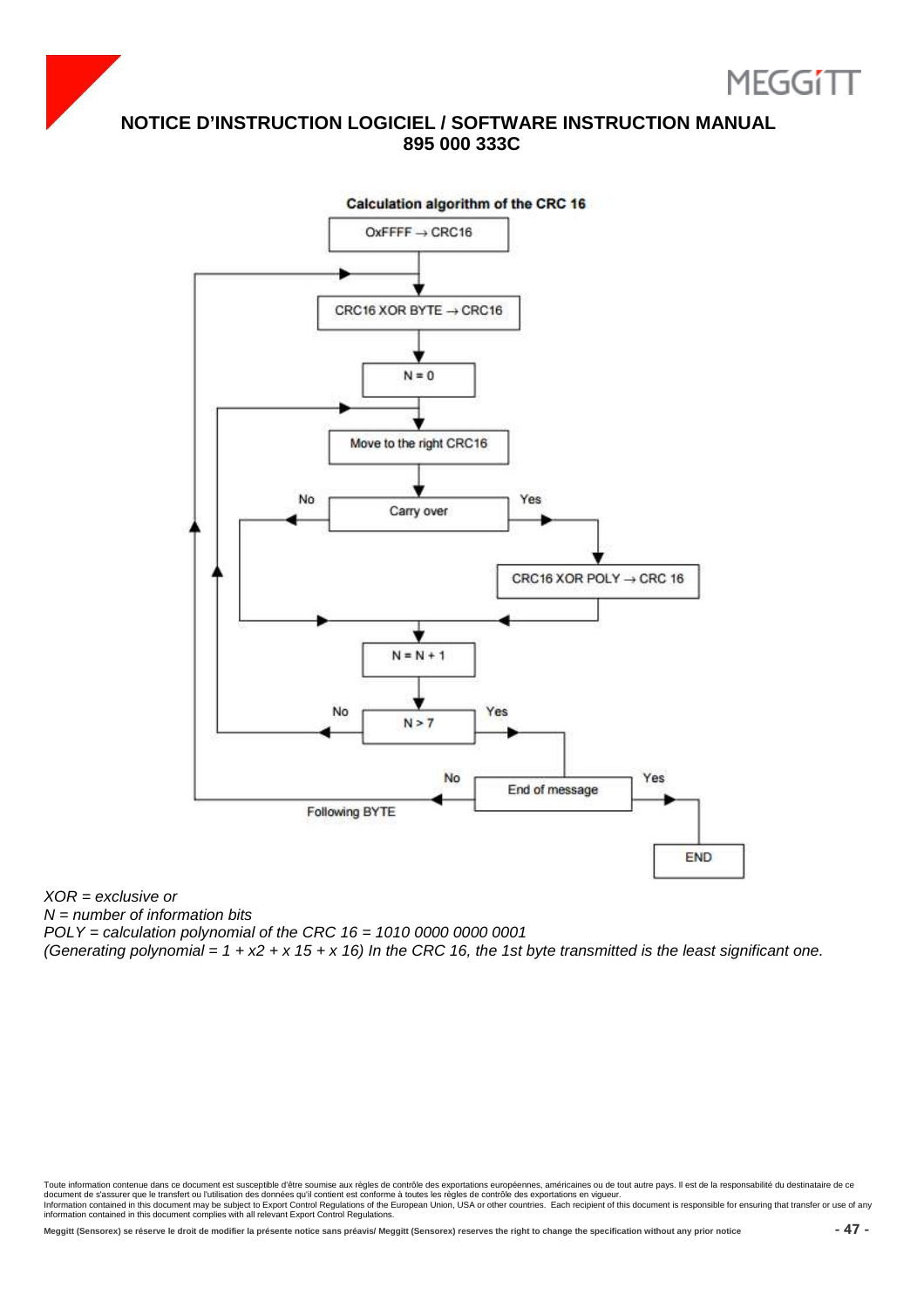



### **Annexe 2 : RAM address description**

| <b>Name</b>                       | <b>Description</b>                                                      | <b>MODBUS</b><br><b>adresses</b><br>(RAM<br><b>addresse</b> | <b>Type</b>                                         | <b>Measurement range</b>                             | <b>Unit</b>         |
|-----------------------------------|-------------------------------------------------------------------------|-------------------------------------------------------------|-----------------------------------------------------|------------------------------------------------------|---------------------|
| FinalDigitalFormatOutput<br>Axis1 | Final<br>output<br>οf<br>acceleration or tilt X axis                    | 0x1004                                                      | 32bit float<br>(IEEE-<br>754)                       | [SortieMin,<br>SortieMax]***                         | $\degree$ / rad / g |
| TemperatureAxis1                  | X-axis<br>sensor<br>temperature                                         | 0x1088                                                      | 16bit<br>signed<br>integer                          | $[-351; +736]$<br>$(\Leftrightarrow$ [-40°C; +85°C]) | <b>LSB</b>          |
| FinalDigitalFormatOutput<br>Axis2 | Final<br>output<br>of<br>acceleration<br>or<br>inclination Y axis       | 0x1104                                                      | 32bit float<br>(IEEE-<br>754)                       | [SortieMin,<br>SortieMax <sub>1</sub> ***            | $\degree$ / rad /g  |
| TemperatureAxis2                  | Y-axis<br>sensor<br>temperature                                         | 0x1188                                                      | 16bit<br>signed<br>integer                          | $[-351; +736]$<br>(⇔ [-40°C; +85°C])                 | <b>LSB</b>          |
| <b>SystemError</b>                | of<br>Error<br>status<br>inclinometer<br>(see<br>description table 1)   | 0x1200                                                      | 24bits<br>unsigened<br>word                         | $\prime$                                             | <b>LSB</b>          |
| <b>UserParamCrc</b>               | "User<br>Checksum data<br>bank"<br>(ct)<br>parameters<br>DCI [AD6])     | 0x0910                                                      | 16bit<br>unsigned<br>integer                        | $\prime$                                             | <b>LSB</b>          |
| <b>ProductParamCrc</b>            | Checksum data "default<br>product<br>parameters<br>bank" (cf DCI [AD6]) | 0x0920                                                      | 16bit<br>unsigned<br>integer                        | $\prime$                                             | <b>LSB</b>          |
| CalibrationParamCrc               | Checksum<br>data<br>"calibration parameters<br>bank" (cf DCI [AD6])     | 0x0930                                                      | 16bit<br>unsigned<br>integer                        | $\prime$                                             | <b>LSB</b>          |
| EepromRevision                    | Major<br>of<br>version<br>compatible configuration<br>files             | 0x0800                                                      | <b>ASCII</b><br>(8bits)<br>$\pmb{\mathsf{X}}$<br>17 | $\prime$                                             | <b>LSB</b>          |
| <b>SoftwareRevision</b>           | Embedded<br>software<br>version                                         | 0x0820                                                      | <b>ASCII</b><br>(8bits)<br>X<br>17                  | $\prime$                                             | <b>LSB</b>          |

Toute information contenue dans ce document est susceptible d'être soumise aux règles de contrôle des exportations européennes, américaines ou de tout autre pays. Il est de la responsabilité du destinataire de ce<br>document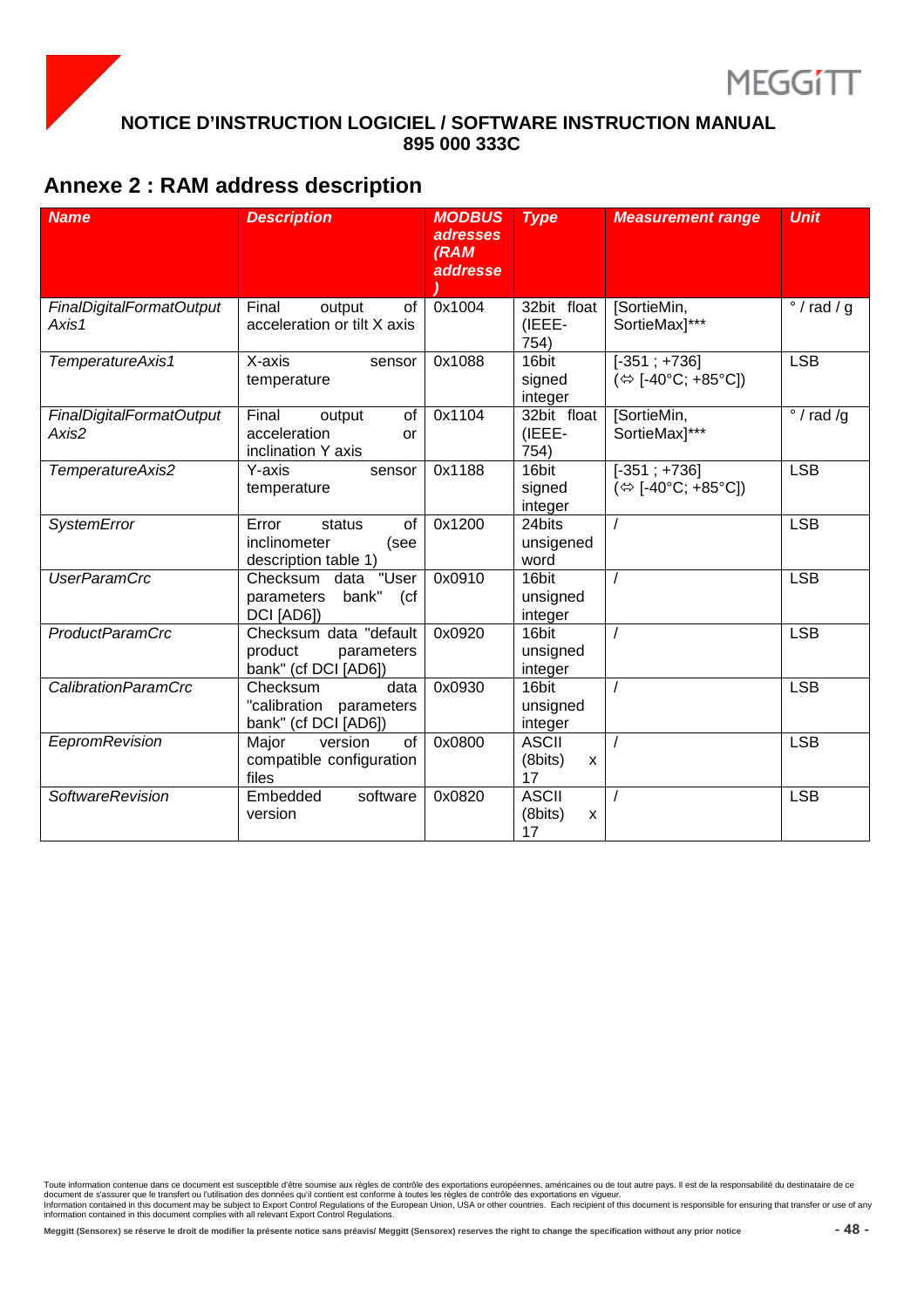

### 32bit System error data description (SystemError): By default,

| <b>Bit number</b> | <b>Title</b>              | Description                                                                                      |
|-------------------|---------------------------|--------------------------------------------------------------------------------------------------|
| 0                 | WdtFault                  | overflow defect watchdog $(= 1)$                                                                 |
| 1                 | <b>BitOut</b>             | general sensor fault $(= 1, at least one XXXFault bit is thrown)$                                |
| $\overline{2}$    | SysFault                  | system fault (oscillator, faulty UART, flash eeprom write error, SPI bus<br>communication fault) |
| 3                 | Sbit                      | Startup Built In Test in progress $(= 1)$                                                        |
|                   |                           |                                                                                                  |
| $\overline{4}$    | OverTemp                  | Exceeding operating temperature $(= 1)$                                                          |
| 5                 | CalibMode                 | factory mode $(= 1)$                                                                             |
| 6                 | EepromUserFault           | CRC of EEPROM area non-compliant user or at least one data out of<br>ranges $(= 1)$              |
| $\overline{7}$    | <b>EepromProductFault</b> | CRC of the EEPROM area produced non-compliant or at least one data out<br>of ranges $(= 1)$      |
|                   |                           |                                                                                                  |
| 8                 | EepromCalibFault          | CRC of the EEPROM area produced non-compliant or at least one data out<br>of ranges $(= 1)$      |
| 9                 | <b>TriAxisSbitFault</b>   | default start-up internal sensors $(= 1)$                                                        |
| 10                | Axis1SensorSbitFault      | default start-up main sensor axis pitch $(= 1)$                                                  |
| 11                | Axis1AnalogSbitFault      | default start-up output analog axis pitch $(= 1)$                                                |
|                   |                           |                                                                                                  |
| 12                | Axis1OverRange            | main sensor axis pitch out of ranges $(= 1)$                                                     |
| 13                | Axis1FilterFault          | Digital filter of main sensor axis pitch unstable $(= 1)$                                        |
| 14                | Axis1Autonull             | Autonull of main sensor axis pitching enabled $(= 1)$                                            |
| 15                | Axis1Uncalibrated         | main sensor axis pitch not calibrated $(= 1)$                                                    |
|                   |                           |                                                                                                  |
| 16                | Axis2SensorSbitFault      | default start-up main sensor roll axis $(= 1)$                                                   |
| 17                | Axis2AnalogSbitFault      | default start-up analog output roll axis $(= 1)$                                                 |
| 18                | Axis1OverRange            | main sensor roll axis out of ranges $(= 1)$                                                      |
| 19                | Axis1FilterFault          | Digital filter of main sensor unstable roll axis $(= 1)$                                         |
|                   |                           |                                                                                                  |
| 20                | Axis2Autonull             | Autonull of main sensor roll axis enabled $(= 1)$                                                |
| 21                | Axis2Uncalibrated         | main sensor roll axis un-calibrated $(= 1)$                                                      |

Tableau 2: Définition des bits de statut

Toute information contenue dans ce document est susceptible d'être soumise aux règles de contrôle des exportations européennes, américaines ou de tout autre pays. Il est de la responsabilité du destinataire de ce<br>document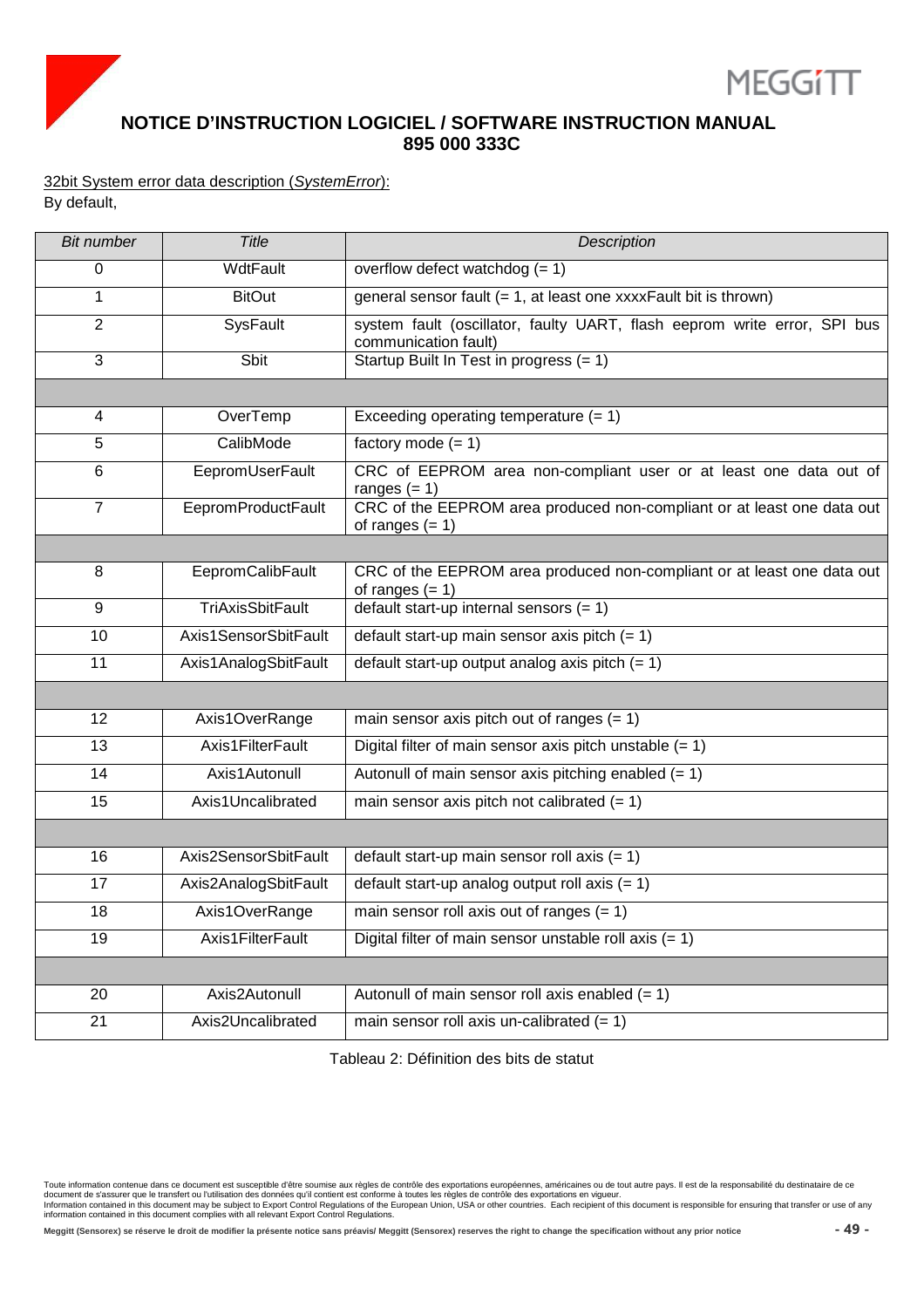### **NOTICE D'INSTRUCTION LOGICIEL / SOFTWARE INSTRUCTION MANUAL<br>895 000 333C NOTICE D'INSTRUCTION LOGICIEL / SOFTWARE INSTRUCTION MANUAL 895 000 333C**

# **Annexe 3 : EEPROM addresses description**  Annexe 3 : EEPROM addresses description

| <b>Name</b>            | <b>Definition</b>                                                                                                                                                                                                                                                                                                                                                                                                                                                                                                                                                                                                                                                                                                                                                                                                                                                                                                     | Range | <b>Structure</b>   | <b>Size</b>    | <b>Default</b><br>value | <b>Units</b>   | (Ox1DOTXXXX)<br>EEPROM<br><b>COXXXXX</b><br>address |
|------------------------|-----------------------------------------------------------------------------------------------------------------------------------------------------------------------------------------------------------------------------------------------------------------------------------------------------------------------------------------------------------------------------------------------------------------------------------------------------------------------------------------------------------------------------------------------------------------------------------------------------------------------------------------------------------------------------------------------------------------------------------------------------------------------------------------------------------------------------------------------------------------------------------------------------------------------|-------|--------------------|----------------|-------------------------|----------------|-----------------------------------------------------|
|                        | EEPROM data (User parameter bank)                                                                                                                                                                                                                                                                                                                                                                                                                                                                                                                                                                                                                                                                                                                                                                                                                                                                                     |       |                    |                |                         |                |                                                     |
| <b>UserParamCrc</b>    | Current bank checksum for data<br>bank integrity checking purpose                                                                                                                                                                                                                                                                                                                                                                                                                                                                                                                                                                                                                                                                                                                                                                                                                                                     |       | 16bit-word         |                |                         | 95             | 0xB000                                              |
| AutonullConfAxis1User  | bias offset for inclinometer axis<br>1 autonull function with unit<br>TiltOutputUnitAxis1 data<br>depend on                                                                                                                                                                                                                                                                                                                                                                                                                                                                                                                                                                                                                                                                                                                                                                                                           |       | 32bit-float        |                | 0.0                     | / o / 6<br>pel | 0xB004                                              |
| FilterCoeffEnAxis1User | samples defined by respectively<br>$\left\{ \begin{array}{ll} \left\{ \text{ Filter Coeff} \text{ } \text{A} \text{ x} \text{ is 1} \text{ U} \text{ s} \text{er} \text{ [O]}, \right. \ \text{ } \text{ Filter Coeff} \text{ } \text{ } \text{A} \text{ x} \text{ is 1} \text{ U} \text{ s} \text{er} \text{ [1]}, \text{ } \text{ } \text{ } \text{ } \text{ Filter Coeff} \text{ } \text{ } \text{ } \text{A} \text{ x} \text{ is 1} \text{ U} \text{ s} \text{er} \text{ [2]},,\text{ } \text{ } \text{ } \text{ } \text{ } \$<br>Axis 1 accelero digital low-pass<br>N=O1 : coefficient for En-O1<br>( <i>FilterCoeffEnAxis1User</i> [x]<br>values are detailed in "Digital<br>filters coefficients for input<br>N=2 : coefficient for En-2<br>N=0 : coefficient for En<br>N=1 : coefficient for En-1<br>FilterOrderAxis1User):<br>low-pass filter design"<br>paragraph in [AD3])<br>Filter 1 (order O1=<br>With |       | 64bit-float<br>dab | $\overline{Z}$ |                         |                | 0xB00C+<br>$(n \times 8)$ h                         |
| FilterCoeffSnAxis1User | Axis 1 accelero digital low-pass                                                                                                                                                                                                                                                                                                                                                                                                                                                                                                                                                                                                                                                                                                                                                                                                                                                                                      |       | 64bit-float        | $\overline{Z}$ |                         | LSB            | $0 \times B044 +$                                   |

Toute information contenue dans ce document est susceptible d'être soumise aux régles de concretaions américaines ou de tout autre pay. Il est de la responsabilité du destinatie de ce document de s'assurer que le transfer Toute information concomment est susceptible d'être sournise aux régles de contrôle des exportations européennes, américaines ou de jout autre pays lies de des des des des des des dus le transfert ou l'utilisation des donn nformation contained in this document may be subject to Export Control Regulations of the European Union, USA or other countries. Each net playsuring that the subject or contained in this document complies with all relevan contient est conforme à toutes les règles de contrôle des exportations en vigueur. Export Control Regulations.

**Meggitt (Sensorex) se réserve le droit de modifier la présente notice sans préavis/ Meggitt (Sensorex) reserves the right to change the specification without any prior notice - 50 -**   $-50-$ Meggitt (Sensorex) se réserve le droit de modifier la présente notice sans préavis/ Meggitt (Sensorex) reserves the right to change the specification without any prior notice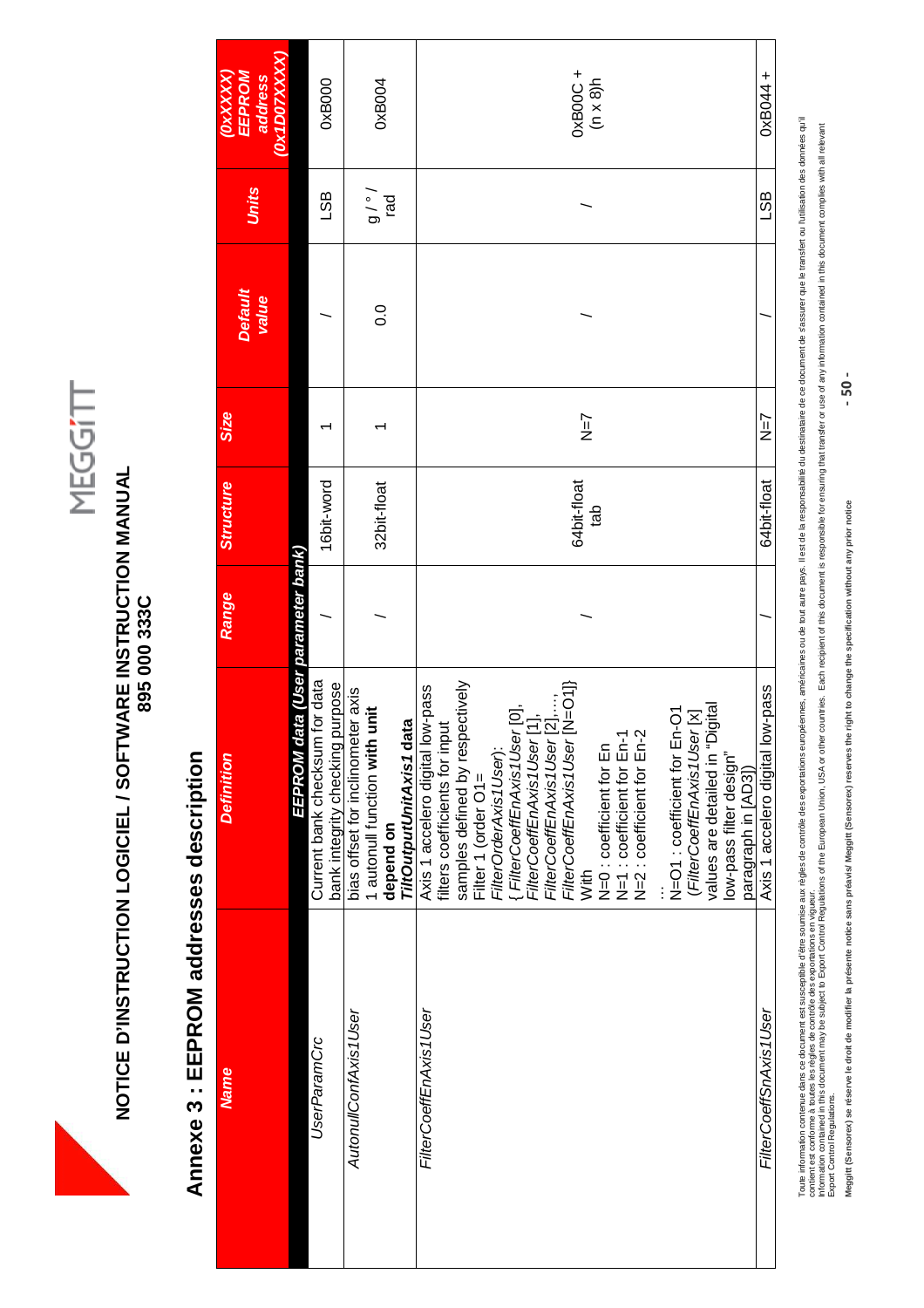### **NOTICE D'INSTRUCTION LOGICIEL / SOFTWARE INSTRUCTION MANUAL<br>895 000 333C NOTICE D'INSTRUCTION LOGICIEL / SOFTWARE INSTRUCTION MANUAL 895 000 333C**

| Ox1D07XXXX)<br>EEPROM<br>address<br><b>COXXXX</b> | $(n \times 8)$ h                                                                                                                                                                                                                                                                                                                                                                                                                                                                                                                                                                                                                                                                                                                                                                                                                                                                | 0xB07C                                                                                                                             | 0xB084                                                   | 0xB088                                                                        |
|---------------------------------------------------|---------------------------------------------------------------------------------------------------------------------------------------------------------------------------------------------------------------------------------------------------------------------------------------------------------------------------------------------------------------------------------------------------------------------------------------------------------------------------------------------------------------------------------------------------------------------------------------------------------------------------------------------------------------------------------------------------------------------------------------------------------------------------------------------------------------------------------------------------------------------------------|------------------------------------------------------------------------------------------------------------------------------------|----------------------------------------------------------|-------------------------------------------------------------------------------|
| <b>Units</b>                                      |                                                                                                                                                                                                                                                                                                                                                                                                                                                                                                                                                                                                                                                                                                                                                                                                                                                                                 | LSB                                                                                                                                | <b>GS</b>                                                | LSB                                                                           |
| <b>Default</b><br>value                           |                                                                                                                                                                                                                                                                                                                                                                                                                                                                                                                                                                                                                                                                                                                                                                                                                                                                                 |                                                                                                                                    |                                                          |                                                                               |
| Size                                              |                                                                                                                                                                                                                                                                                                                                                                                                                                                                                                                                                                                                                                                                                                                                                                                                                                                                                 |                                                                                                                                    |                                                          |                                                                               |
| <b>Structure</b>                                  | de                                                                                                                                                                                                                                                                                                                                                                                                                                                                                                                                                                                                                                                                                                                                                                                                                                                                              | 64bit-float                                                                                                                        | 32bit-float                                              | 32bit-word                                                                    |
| Range                                             |                                                                                                                                                                                                                                                                                                                                                                                                                                                                                                                                                                                                                                                                                                                                                                                                                                                                                 |                                                                                                                                    | $\leq 10$                                                | $(=0$ means<br>no filtering)<br>$\frac{1}{2}$<br>$\frac{6}{9}$ $\frac{8}{10}$ |
| <b>Definition</b>                                 | samples defined by respectively<br>$\left\{ \begin{array}{ll} \{ \textit{FilterCoeffS} \textit{nAx} \textit{is} \textit{t} \textit{Use} \textit{r} \textit{0} \}, \\ \textit{FilterCoeffS} \textit{nAx} \textit{is} \textit{t} \textit{User} \textit{[1]}, \\ \textit{FilterCoeffS} \textit{nAx} \textit{is} \textit{t} \textit{User} \textit{[2]}, \dots, \\ \textit{FilterCoeffS} \textit{nAx} \textit{is} \textit{t} \textit{User} \textit{[2]}, \dots, \\ \textit{FilterCoeffS} \textit{nAx} \textit{is} \textit{t} \textit$<br>N=O1 : coefficient for Sn-O1<br>( <i>FilterCoeffSnAxis1User</i> [x]<br>values are detailed in "Digital<br>filters coefficients for ouput<br>N=1 : coefficient for Sn-1<br>N=2 : coefficient for Sn-2<br>N=0 : coefficient for Sn<br>FilterOrderAxis1User):<br>low-pass filter design"<br>paragraph in [AD3])<br>Filter 1 (order O1=<br>With | value $(= M \times 2^{22})$ of inclinometer<br>Resonance frequency gain (M)<br>multiplied by max 23bit signed<br>axis <sub>1</sub> | Digital filter bandwidth @-3dB of<br>inclinometer axis 1 | Digital filter order of inclinometer<br>axis 1                                |
| <b>Name</b>                                       |                                                                                                                                                                                                                                                                                                                                                                                                                                                                                                                                                                                                                                                                                                                                                                                                                                                                                 | FilterResonanceAxis1User                                                                                                           | FilterBandwidthAxis1User                                 | FilterOrderAxis1User                                                          |

Toute information contenue dans ce document est susceptible d'être soumise aux régles de concretaions américaines ou de tout autre pay. Il est de la responsabilité du destinatie de ce document de s'assurer que le transfer Toute information concomment est susceptible d'être sournise aux régles de contrôle des exportations européennes, américaines ou de jout autre pays lies de des des des des des des dus le transfert ou l'utilisation des donn nformation contained in this document may be subject to Export Control Regulations of the European Union, USA or other countries. Each net playsuring that the subject or contained in this document complies with all relevan contient est conforme à toutes les règles de contrôle des exportations en vigueur. Export Control Regulations.

**Meggitt (Sensorex) se réserve le droit de modifier la présente notice sans préavis/ Meggitt (Sensorex) reserves the right to change the specification without any prior notice - 51 -**  Meggitt (Sensorex) se réserve le droit de modifier la présente notice sans préavis/ Meggitt (Sensorex) reserves the right to change the specification without any prior notice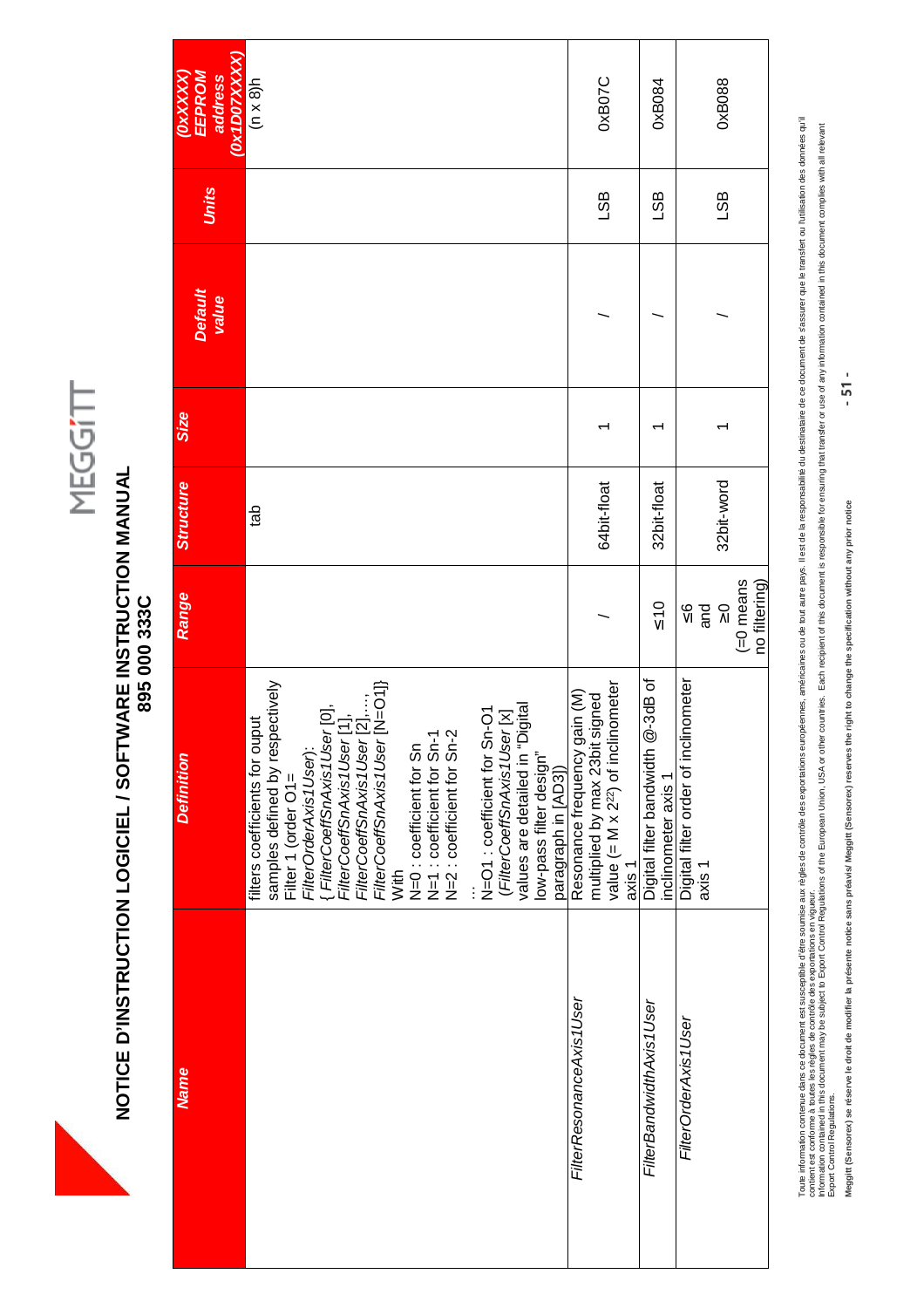

# **NOTICE D'INSTRUCTION LOGICIEL / SOFTWARE INSTRUCTION MANUAL<br>895 000 333C NOTICE D'INSTRUCTION LOGICIEL / SOFTWARE INSTRUCTION MANUAL 895 000 333C**

| <b>Name</b>               | <b>Definition</b>                                                                                                                                                                                                                                                                                                                                                                                                                                                                                 | Range  | <b>Structure</b>   | <b>Size</b>                   | <b>Default</b><br>value | <b>Units</b>         | <b>EEPROM</b><br>address<br><b>OXXXXX</b> |
|---------------------------|---------------------------------------------------------------------------------------------------------------------------------------------------------------------------------------------------------------------------------------------------------------------------------------------------------------------------------------------------------------------------------------------------------------------------------------------------------------------------------------------------|--------|--------------------|-------------------------------|-------------------------|----------------------|-------------------------------------------|
| AnalogSbitChoiceAxis1User | Factory default of analog output<br>monitoring SBIT functionality<br>choice of inclinometer axis 1<br>(=0 means disable)                                                                                                                                                                                                                                                                                                                                                                          | [0; 1] | 32bit-word         |                               | $\circ$                 | LSB                  | (Ox1DOTXXXX)<br>0xB08C                    |
| SensorSbitAxis1User       | choice. (in order to be possible<br>SCA103T SBIT enable/disable<br>start-up time when SCA103T<br>to obtain less than 1 second<br>SBIT is disable)                                                                                                                                                                                                                                                                                                                                                 | [0; 1] | 32bit-word         |                               | $\circ$                 | LSB                  | 0xB090                                    |
| AutonullConfAxis2User     | er axis<br>init<br>TiltOutputUnitAxis2 data<br>2 autonull function with u<br>bias offset for inclinomet<br>depend on                                                                                                                                                                                                                                                                                                                                                                              |        | 32bit-float        |                               | 0.0                     | $\frac{1}{6}$<br>pel | 0xB094                                    |
| FilterCoeffEnAxis2User    | samples defined by respectively<br>Axis 2 accelero digital low-pass<br>filters coefficients for input<br>{ FilterCoeffEnAxis2User [0],<br>FilterCoeffEnAxis2User [1],<br>FilterCoeffEnAxis2User [2],,,<br>FilterCoeffEnAxis2User [N=O1]}<br>N=O1 : coefficient for En-O1<br>( <i>FilterCoeffEnAxis2User</i> [x]<br>values are detailed in "Digital<br>N=1 : coefficient for En-1<br>N=2 : coefficient for En-2<br>N=0 : coefficient for En<br>FilterOrderAxis2User):<br>Filter (order O1=<br>With |        | 64bit-float<br>dab | $\overline{X} = \overline{X}$ |                         |                      | $0 \times B09C +$<br>(n x 8)h             |

Toute information concomment est susceptible d'être sournise aux régles de contrôle des exportations européennes, américaines ou de jout autre pays lies de des des des des des des dus le transfert ou l'utilisation des donn route mormaton content estates and the succeptone deter source and the success of the success are mormatically and the problem and responsable de cool of the errors que let ansien due to a contress quelect of the second ob nformation contained in this document may be subject to Export Control Regulations of the European Union, USA or other countries. Each net playsuring that the subject or contained in this document complies with all relevan contient est conforme à toutes les règles de contrôle des exportations en vigueur. Export Control Regulations.

 $-52 -$ **Meggitt (Sensorex) se réserve le droit de modifier la présente notice sans préavis/ Meggitt (Sensorex) reserves the right to change the specification without any prior notice - 52 -**  Meggitt (Sensorex) se réserve le droit de modifier la présente notice sans préavis/ Meggitt (Sensorex) reserves the right to change the specification without any prior notice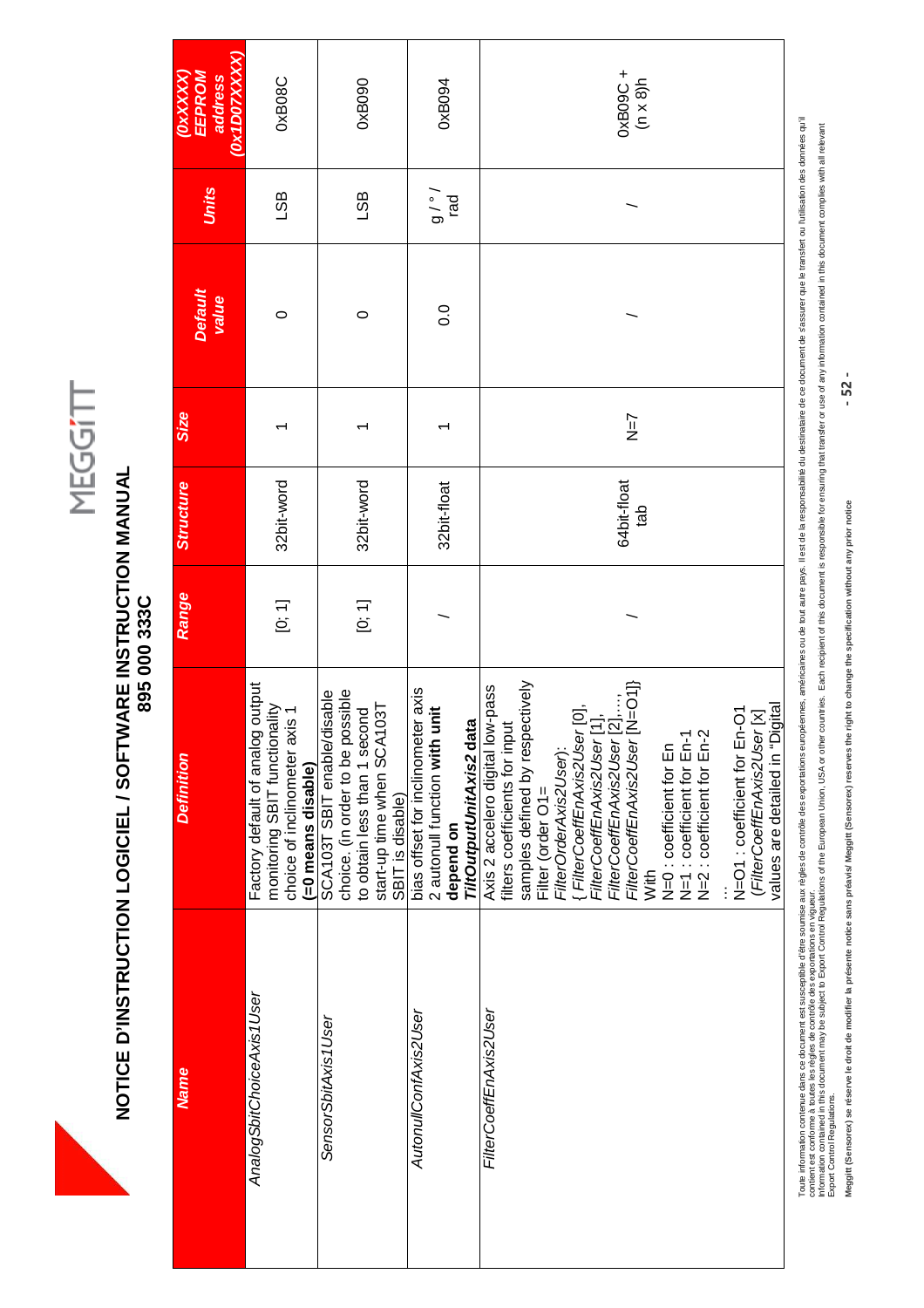### **NOTICE D'INSTRUCTION LOGICIEL / SOFTWARE INSTRUCTION MANUAL<br>895 000 333C NOTICE D'INSTRUCTION LOGICIEL / SOFTWARE INSTRUCTION MANUAL 895 000 333C**

| <b>Name</b>              | <b>Definition</b>                                                                                                                                                                                                                                                                                                                                                                                                                                                                                                                                  | Range                | <b>Structure</b>   | <b>Size</b>    |                         |              | <b>OXXXXX</b>                          |
|--------------------------|----------------------------------------------------------------------------------------------------------------------------------------------------------------------------------------------------------------------------------------------------------------------------------------------------------------------------------------------------------------------------------------------------------------------------------------------------------------------------------------------------------------------------------------------------|----------------------|--------------------|----------------|-------------------------|--------------|----------------------------------------|
|                          |                                                                                                                                                                                                                                                                                                                                                                                                                                                                                                                                                    |                      |                    |                | <b>Default</b><br>value | <b>Units</b> | <b>OX1DOTXXXX</b><br>EEPROM<br>address |
|                          | low-pass filter design"<br>paragraph in [AD3])                                                                                                                                                                                                                                                                                                                                                                                                                                                                                                     |                      |                    |                |                         |              |                                        |
|                          | samples defined by respectively<br>Axis 2 accelero digital low-pass<br>{ FilterCoeffSnAxis2User [0],<br>FilterCoeffSnAxis2User [1],<br>FilterCoeffSnAxis2User [2],,<br>FilterCoeffSnAxis2User [N=O1])<br>N=O1 : coefficient for Sn-O1<br>( <i>FilterCoeffSnAxis2User</i> [x]<br>values are detailed in "Digital<br>filters coefficients for ouput<br>N=1 : coefficient for Sn-1<br>N=2 : coefficient for Sn-2<br>N=0 : coefficient for Sn<br>FilterOrderAxis2User):<br>low-pass filter design"<br>paragraph in [AD3])<br>Filter (order O1=<br>With |                      | 64bit-float<br>dat | $\overline{Z}$ |                         | <u>gs</u>    | $0 \times B0D4 +$<br>(n x 8)h          |
| FilterResonanceAxis2User | value $(= M \times 2^{22})$ of inclinometer<br>Resonance frequency gain (M)<br>multiplied by max 23bit signed<br>axis 2                                                                                                                                                                                                                                                                                                                                                                                                                            |                      | 64bit-float        |                |                         | LSB          | <b>OxB10C</b>                          |
| FilterBandwidthAxis2User | Digital filter bandwidth @-3dB of<br>inclinometer axis 2                                                                                                                                                                                                                                                                                                                                                                                                                                                                                           | $\leq 10$            | 32bit-float        |                |                         | <b>GSL</b>   | 0xB114                                 |
|                          | Digital filter order of inclinometer<br>axis 2                                                                                                                                                                                                                                                                                                                                                                                                                                                                                                     | $\frac{8}{2}$<br>and | 32bit-word         |                |                         | LSB          | 0xB118                                 |

Toute information contenue dans ce document est susceptible d'être sounties aux régles acoronations andrétaines ou de tout autre pay. Il est de la responsabilité du destinatie de ce document de s'assurer que le transfer ou Toute information concomment est susceptible d'être sournise aux régles de contrôle des exportations européennes, américaines ou de jout autre pays lies de des des des des des des dus le transfert ou l'utilisation des donn nformation contained in this document may be subject to Export Control Regulations of the European Union, USA or other countries. Each net playsuring that the subject or contained in this document complies with all relevan contient est conforme à toutes les règles de contrôle des exportations en vigueur. Export Control Regulations.

 $-53 -$ **Meggitt (Sensorex) se réserve le droit de modifier la présente notice sans préavis/ Meggitt (Sensorex) reserves the right to change the specification without any prior notice - 53 -**  Meggitt (Sensorex) se réserve le droit de modifier la présente notice sans préavis/ Meggitt (Sensorex) reserves the right to change the specification without any prior notice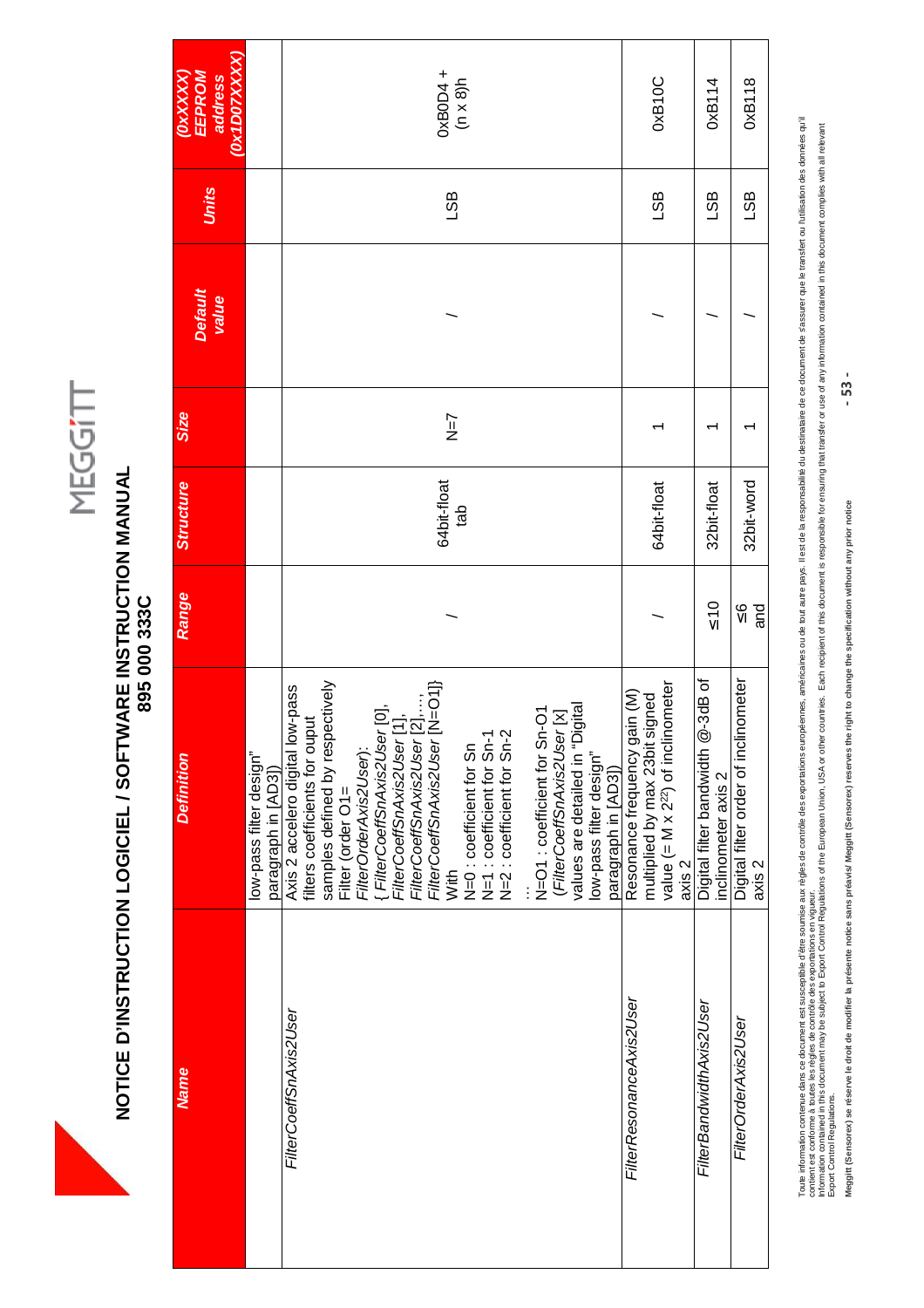### **NOTICE D'INSTRUCTION LOGICIEL / SOFTWARE INSTRUCTION MANUAL<br>895 000 333C NOTICE D'INSTRUCTION LOGICIEL / SOFTWARE INSTRUCTION MANUAL 895 000 333C**

| <b>Name</b>               | <b>Definition</b>                                                                                                                                 | Range                                                                     | <b>Structure</b>             | <b>Size</b> | <b>Default</b><br>value                                   | Units      | (Ox1DOTXXXX)<br>(0XXXXX)<br>EEPROM<br>address |
|---------------------------|---------------------------------------------------------------------------------------------------------------------------------------------------|---------------------------------------------------------------------------|------------------------------|-------------|-----------------------------------------------------------|------------|-----------------------------------------------|
|                           |                                                                                                                                                   | $(=0$ means<br>no filtering)<br>$\mathop{\mathsf{O}}\limits_{\mathsf{N}}$ |                              |             |                                                           |            |                                               |
| AnalogSbitChoiceAxis2User | output<br>monitoring SBIT functionality<br>choice of inclinometer axis 2<br>Factory default of analog<br>(=0 means disable)                       | [0, 1]                                                                    | 32bit-word                   |             | 0                                                         | LSB        | <b>OxB11C</b>                                 |
| SensorSbitAxis2User       | choice. (in order to be possible<br>SCA103T SBIT enable/disable<br>start-up time when SCA103T<br>to obtain less than 1 second<br>SBIT is disable) | [0, 1]                                                                    | 32bit-word                   |             | 0                                                         | LSB        | 0xB120                                        |
| Rs485BaudRateUser         | UART baud rate selection                                                                                                                          | 115000]<br>19200;                                                         | 32bit-word                   | ᡪ           | 19200                                                     | baud       | 0xB140                                        |
| Rs485IdentifierUser       | UART MODBUS identifier<br>EEPROM data (Default pi                                                                                                 | roduct configuration parameter bank<br>1:246                              | <b>Byte</b>                  |             |                                                           | LSB        | 0xB144                                        |
| ConfFileVersion           | Configuration file version (major<br>and minor version)                                                                                           |                                                                           | (byte) tab<br>Character      | 24          |                                                           | 9ST        | <b>OXC1A0</b>                                 |
| SxPartNumber              | Part number (690641490vv)<br>with version(=vv)                                                                                                    |                                                                           | Character<br>(byte) tab      | 12          | 690040140xy                                               | 9ST        | <b>OXC1CO</b>                                 |
| ProductDefinition         | Brief description including<br>range and unit                                                                                                     |                                                                           | Character<br>(byte) tab      | 8           | <b>INCLINOMETER</b><br>1 axe $+/-70^{\circ}$<br>690040140 | LSB        | 0xC1E0                                        |
| WiredCiPartNumber         | Part number of wired integrated<br>circuit (490432xxx) without<br>version                                                                         |                                                                           | Character<br>(byte) tab      | 57          | 490432xxx                                                 | <b>GSL</b> | 0xC220                                        |
|                           | EEPROM data (Specific calibration parameter bank)                                                                                                 |                                                                           |                              |             |                                                           |            |                                               |
| SerialNumber              | Serial number '(SNxxxxxx)                                                                                                                         |                                                                           | characters<br><b>UNICODE</b> | $\infty$    | SNxxxxxx                                                  | LSB        | 0xD004                                        |

Toute information contenue dans ce document est susceptible d'être sounties aux régles acoronations andrétaines ou de tout autre pay. Il est de la responsabilité du destinatie de ce document de s'assurer que le transfer ou Toute information concomment est susceptible d'être sournise aux régles de contrôle des exportations européennes, américaines ou de jout autre pays lies de des des des des des des dus le transfert ou l'utilisation des donn nformation contained in this document may be subject to Export Control Regulations of the European Union, USA or other countries. Each net playsuring that the subject or contained in this document complies with all relevan contient est conforme à toutes les règles de contrôle des exportations en vigueur. Export Control Regulations.

 $-54-$ **Meggitt (Sensorex) se réserve le droit de modifier la présente notice sans préavis/ Meggitt (Sensorex) reserves the right to change the specification without any prior notice - 54 -**  Meggitt (Sensorex) se réserve le droit de modifier la présente notice sans préavis/ Meggitt (Sensorex) reserves the right to change the specification without any prior notice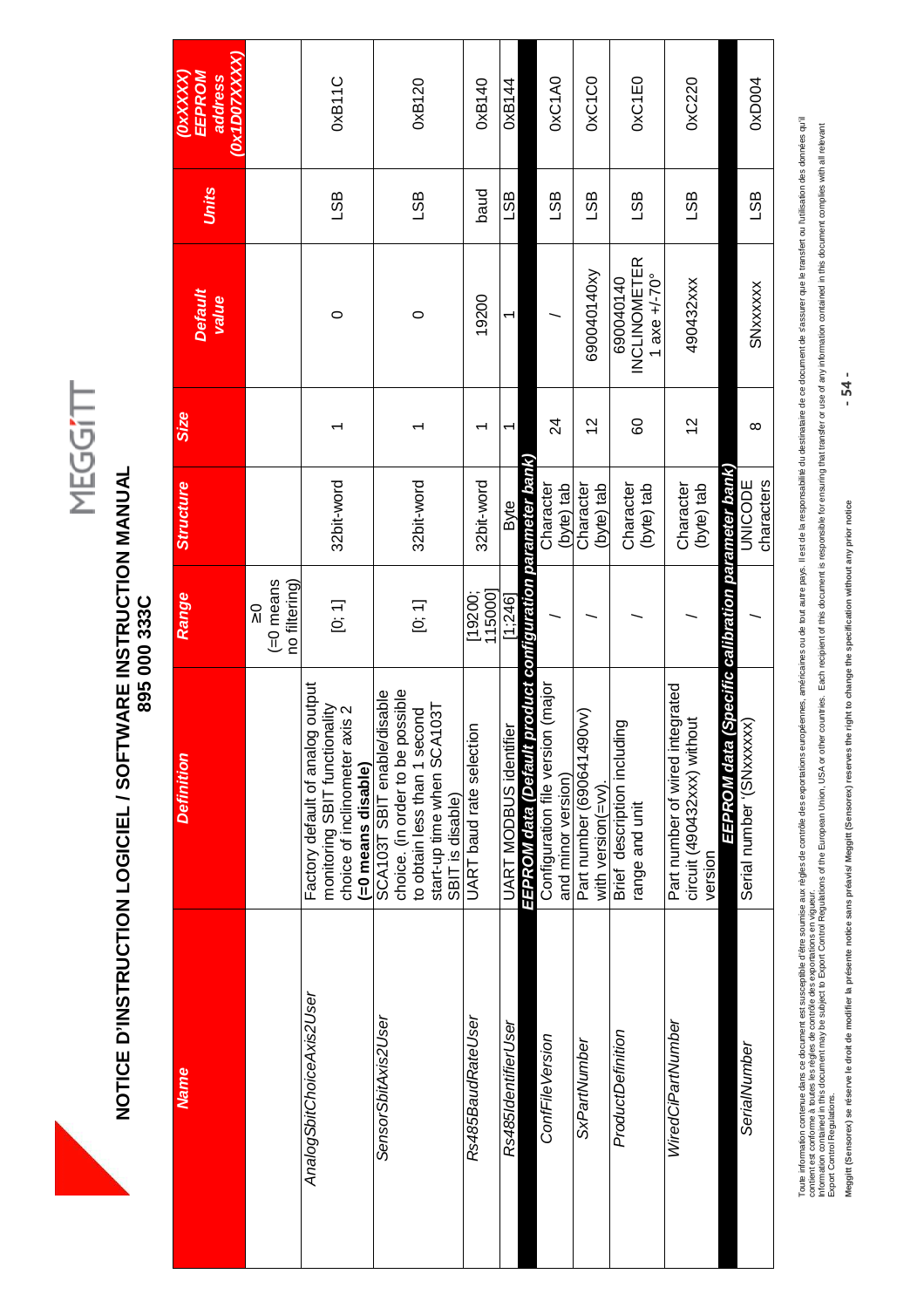

# **NOTICE D'INSTRUCTION LOGICIEL / SOFTWARE INSTRUCTION MANUAL<br>895 000 333C NOTICE D'INSTRUCTION LOGICIEL / SOFTWARE INSTRUCTION MANUAL 895 000 333C**

| <b>Name</b>         | <b>Definition</b>                                                  | Range | <b>Structure</b>        | <b>Size</b> | <b>Default</b><br>value | Units | <b>OX1DOTXXXX</b><br>EEPROM<br>OXXXXX<br>address |
|---------------------|--------------------------------------------------------------------|-------|-------------------------|-------------|-------------------------|-------|--------------------------------------------------|
|                     |                                                                    |       | word) tab<br>$(16bit-$  |             |                         |       |                                                  |
| ManufacturingDate   | mm=month, yyyy=year<br>Date of manufacturing<br>'ddmmyyy" (dd=day, |       | Character<br>(byte) tab | $\tilde{c}$ | <b>XX/XX/XXXX</b>       | LSB   | <b>DxD014</b>                                    |
| CalibrationDate     | mm=month, yyy=year<br>"ddmmyyy" (dd=day,<br>-ast calibration date  |       | Character<br>(byte) tab | $\tilde{c}$ | <b>XX/XX/XXXX</b>       | LSB   | 0xD024                                           |
| WiredCiSerialNumber | Wired PCB serial number<br>(SNxxxxxx)                              |       | Character<br>(byte) tab | $\tilde{c}$ | SNxxxxxx                | LSB   | 0xD034                                           |

Toute information contenue dans ce document est susceptible d'être sounties aux régles acoronations andrétaines ou de tout autre pay. Il est de la responsabilité du destinatie de ce document de s'assurer que le transfer ou Toute information concomment est susceptible d'être sournise aux régles de contrôle des exportations européennes, américaines ou de jout autre pays lies de des des des des des des dus le transfert ou l'utilisation des donn nformation contained in this document may be subject to Export Control Regulations of the European Union, USA or other countries. Each net playsuring that the subject or prespect many information contained in this document contient est conforme à toutes les règles de contrôle des exportations en vigueur. Export Control Regulations.

**Meggitt (Sensorex) se réserve le droit de modifier la présente notice sans préavis/ Meggitt (Sensorex) reserves the right to change the specification without any prior notice - 55 -**  Meggitt (Sensorex) se réserve le droit de modifier la présente notice sans préavis/ Meggitt (Sensorex) reserves the right to change the specification without any prior notice